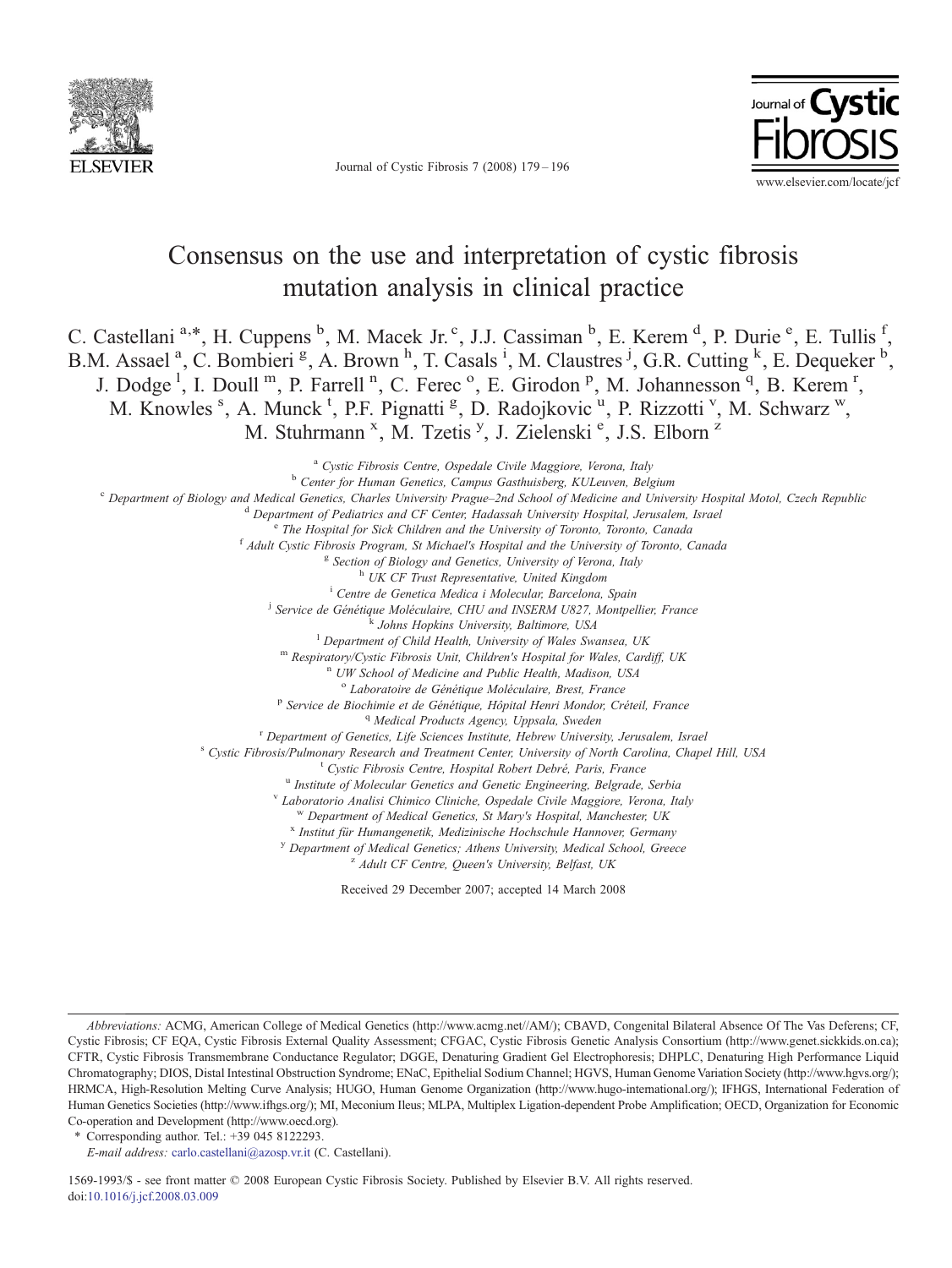#### **Abstract**

It is often challenging for the clinician interested in cystic fibrosis (CF) to interpret molecular genetic results, and to integrate them in the diagnostic process. The limitations of genotyping technology, the choice of mutations to be tested, and the clinical context in which the test is administered can all influence how genetic information is interpreted. This paper describes the conclusions of a consensus conference to address the use and interpretation of CF mutation analysis in clinical settings.

Although the diagnosis of CF is usually straightforward, care needs to be exercised in the use and interpretation of genetic tests: genotype information is not the final arbiter of a clinical diagnosis of CF or CF transmembrane conductance regulator (CFTR) protein related disorders. The diagnosis of these conditions is primarily based on the clinical presentation, and is supported by evaluation of CFTR function (sweat testing, nasal potential difference) and genetic analysis. None of these features are sufficient on their own to make a diagnosis of CF or CFTR-related disorders. Broad genotype/phenotype associations are useful in epidemiological studies, but CFTR genotype does not accurately predict individual

outcome. The use of CFTR genotype for prediction of prognosis in people with CF at the time of their diagnosis is not recommended.

The importance of communication between clinicians and medical genetic laboratories is emphasized. The results of testing and their implications should be reported in a manner understandable to the clinicians caring for CF patients.

© 2008 European Cystic Fibrosis Society. Published by Elsevier B.V. All rights reserved.

Keywords: Cystic fibrosis; CFTR; Genetic analysis; Diagnosis; Genotype/phenotype correlation

# **Contents**

| $\mathbf{1}$   |      |  |  |  |  |
|----------------|------|--|--|--|--|
|                | 1.1. |  |  |  |  |
|                | 1.2. |  |  |  |  |
|                | 1.3. |  |  |  |  |
| $2^{1}$        |      |  |  |  |  |
|                | 2.1. |  |  |  |  |
|                | 2.2. |  |  |  |  |
|                | 2.3. |  |  |  |  |
| $\mathcal{E}$  |      |  |  |  |  |
|                | 3.1. |  |  |  |  |
|                | 3.2. |  |  |  |  |
|                | 3.3  |  |  |  |  |
|                | 3.4  |  |  |  |  |
|                | 3.5  |  |  |  |  |
| 4.             |      |  |  |  |  |
|                | 4.1  |  |  |  |  |
|                | 4.2. |  |  |  |  |
|                | 4.3  |  |  |  |  |
|                | 4.4. |  |  |  |  |
| 5 <sub>1</sub> |      |  |  |  |  |
| 6.             |      |  |  |  |  |
|                |      |  |  |  |  |
|                |      |  |  |  |  |
|                |      |  |  |  |  |
|                |      |  |  |  |  |

A huge amount of information has been published on the cystic fibrosis (CF) transmembrane conductance regulator (CFTR) gene since it was identified in 1989 [1–[3\]](#page-14-0). Remarkable developments in molecular analysis techniques have resulted in the identification of more than 1500 CFTR mutations [\[4\],](#page-14-0) and high sensitivity mutation panels are now available for many populations or ethnic groups. The great strides in molecular genetics need to be matched by equal progress in clinical interpretation and communication. The meaning of rare mutations in the diagnostic field, genotype/phenotype correlation in the single individual, and the clinical relevance of complex alleles and modifier genes are all issues which often raise more

questions than answers. It is often challenging for the clinician interested in CF to interpret the molecular results, and to integrate them in the diagnostic process.

A Consensus Conference organized by the European Cystic Fibrosis Society ([www.ecfsoc.org\)](http://www.ecfsoc.org), with the partnership of the European Society of Human Genetics ([www.eshg,org](http://www.eshg,org)), and the EuroGentest Network of Excellence ([www.eurogentest.org](http://www.eurogentest.org)), took place in Garda, Italy, on March 23–24, 2007. Its main purpose was to provide the CF clinician with information relevant for the best use of CF genetic testing. Thirty experts in cystic fibrosis and molecular genetics from Europe and North America were involved in pre-conference consultations and in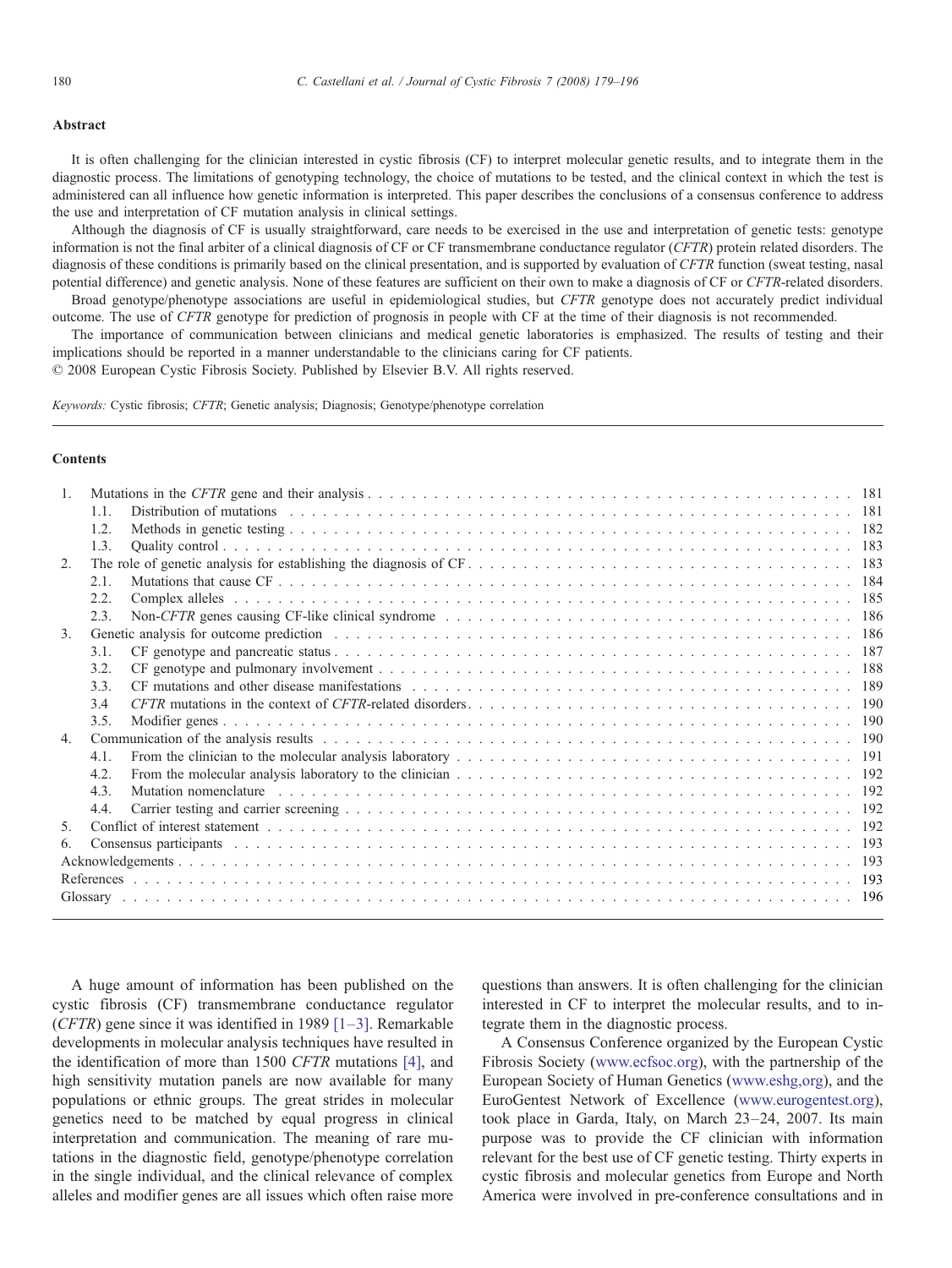the drafting of preliminary documents, and twenty-three attended the meeting. The conference addressed a wide range of issues, including CFTR analysis technical standards, distribution of mutations, complex alleles, the use of genetic testing for the diagnosis of cystic fibrosis, genotype/phenotype correlation including potential impact of modifier genes, and proper communication of the genetic test result. This document is the result of the Consensus Conference.

# 1. Mutations in the CFTR gene and their analysis

#### 1.1. Distribution of mutations

Cystic fibrosis is caused by mutations in the CFTR (ABCC7) gene  $[1-3]$ . The most common mutation is F508del, previously termed ΔF508, which accounts for approximately two thirds of all CFTR alleles in patients with CF, with a decreasing prevalence from Northwest to Southeast Europe [5–[10\]](#page-14-0). The remaining third of alleles are substantially heterogeneous, with fewer than 20 mutations occurring at a worldwide frequency of more than 0.1% [\[4,11\].](#page-14-0) Some mutations can reach a higher frequency in certain populations, due to a founder effect in religious, ethnic or geographical isolates [\[12,13\]](#page-14-0) (Tables 1 and 2).

The majority of CFTR mutations have been associated with European-derived populations [\[6\].](#page-14-0) There are also CFTR mutations in non-European populations, such as African and East Asian populations [\[14\]](#page-14-0), but no alleles have reached the high frequency of F508del.

Table 1

Geographical distribution of the most common mutations

Overviews of the distribution of CFTR mutations causing CF have been produced by WHO [\[11\]](#page-14-0) and Bobadilla et al. [\[15\].](#page-14-0) In approximately two thirds of all instances the entire CFTR coding region has been analysed, and therefore in these reports some mutations which were easier to screen for are over-represented, compared to those which are more difficult to determine from the technical point of view. The reviews do not contain data on intra-CFTR rearrangements, and have limited information on mutations occurring in non-European-derived populations. A project for updating the previous WHO review is currently in progress.

To date more than 1500 sequence alterations have been identified in the CFTR gene and their listing is continuously updated within the Cystic Fibrosis Genetic Analysis Consortium (CFGAC) database [\[4\].](#page-14-0) In the database missense mutations account for 42%, frameshift for 15%, splicing for 12%, nonsense for around 10%, inframe insertions/deletions for 2%, large insertions/deletions for 3%, promoter mutations for 0.5%, and sequence variations which are not predicted to be disease-causing for 15% of all alleles. De novo mutations and uniparental disomy of chromosome 7 bearing a mutated CFTR gene are exceptional events.

Conclusion: CFTR mutations vary in their frequency and distribution in different populations. Very few mutations have a worldwide frequency above 0.1%, but some can reach high prevalence in selected populations.

| E60X            | Southern European                 | S549N               | Indian                                                               |
|-----------------|-----------------------------------|---------------------|----------------------------------------------------------------------|
| <b>CFTR</b>     | Slavic — Eastern European         | G551D               | United Kingdom, Central Europe                                       |
| R75X            | Southern European, US-Hispanic    | O552X               | Southern European, Italian                                           |
| 394delTT        | Nordic — Baltic sea region        | R553X               | Central European                                                     |
| G85E            | Southern Europe                   | A559T               | African-American                                                     |
| $406 - 1G > A$  | US-Hispanic                       | <b>R560T</b>        | Northern Irish                                                       |
| R117H           | European-derived populations      | $1811 + 1.6kbA > G$ | Spanish, US-Hispanic                                                 |
| <b>R117C</b>    | Northern European                 | $1898 + 1G > A$     | United Kingdom, Central Europe                                       |
| $621+1G > T$    | Southern European                 | $1898 + 5G > T$     | East Asian populations                                               |
| $711+1G > T$    | French, French Canadian           | $2143$ del $T$      | Slavic — Eastern European                                            |
| $711+5G > A$    | US-Hispanic                       | $2183$ del $AA > G$ | Southern Europe, Middle Eastern, Iranian, Latin American             |
| L206W           | Spanish and US-Hispanic           | $2184$ delA         | European-derived populations                                         |
| V232D           | Spanish and US-Hispanic           | $2789 + 5G > A$     | European-derived populations                                         |
| $1078$ del $T$  | French Brittany                   | <b>O890X</b>        | Southern European                                                    |
| R334W           | Southern European, Latin American | $3120 + 1G > A$     | African, Arabian, African-American, Southern Europe                  |
| $1161$ del $C$  | Indian                            | $3272 - 26A > G$    | European-derived populations                                         |
| <b>R347P</b>    | European-derived, Latin America   | 3659delC            | Scandinavian                                                         |
| <b>R347H</b>    | Turkish                           | $3849 + 10kbC > T$  | Ashkenazi-Jewish, Southern European, Middle Eastern, Iranian, Indian |
| A455E           | Dutch                             | R1066C              | Southern European                                                    |
| $1609$ del $CA$ | Spanish, US-Hispanic              | Y1092X (C > A)      | Southern European                                                    |
| I506T           | Southern European, Spanish        | M1101K              | <b>US-Hutterite</b>                                                  |
| $I507$ del      | European-derived populations      | $3905$ ins $T$      | <b>Swiss</b>                                                         |
| F508del         | European-derived populations      | D1152H              | European-derived populations                                         |
| 1677delTA       | Southern European, Middle Eastern | R1158X              | Southern European                                                    |
| $1717-G > A$    | European-derived populations      | R1162X              | Italian, Amerindian, Latin America                                   |
| <b>V520F</b>    | Irish                             | S1251N              | European-derived populations                                         |
| G542X           | Southern European, Mediterranean  | W1282X              | Ashkenazi-Jewish, Middle Eastern                                     |
| S549R(T>G)      | Middle Eastern                    | N1303K              | Southern European, Middle Eastern                                    |

Legend: these alleles occur with a frequency superior to 0.1% in selected populations. Limitations due to small numbers are discussed, elsewhere [\[144\]](#page-17-0); "Europeanderived" indicates presence in Europe, and due to immigration also in America, Australia, etc.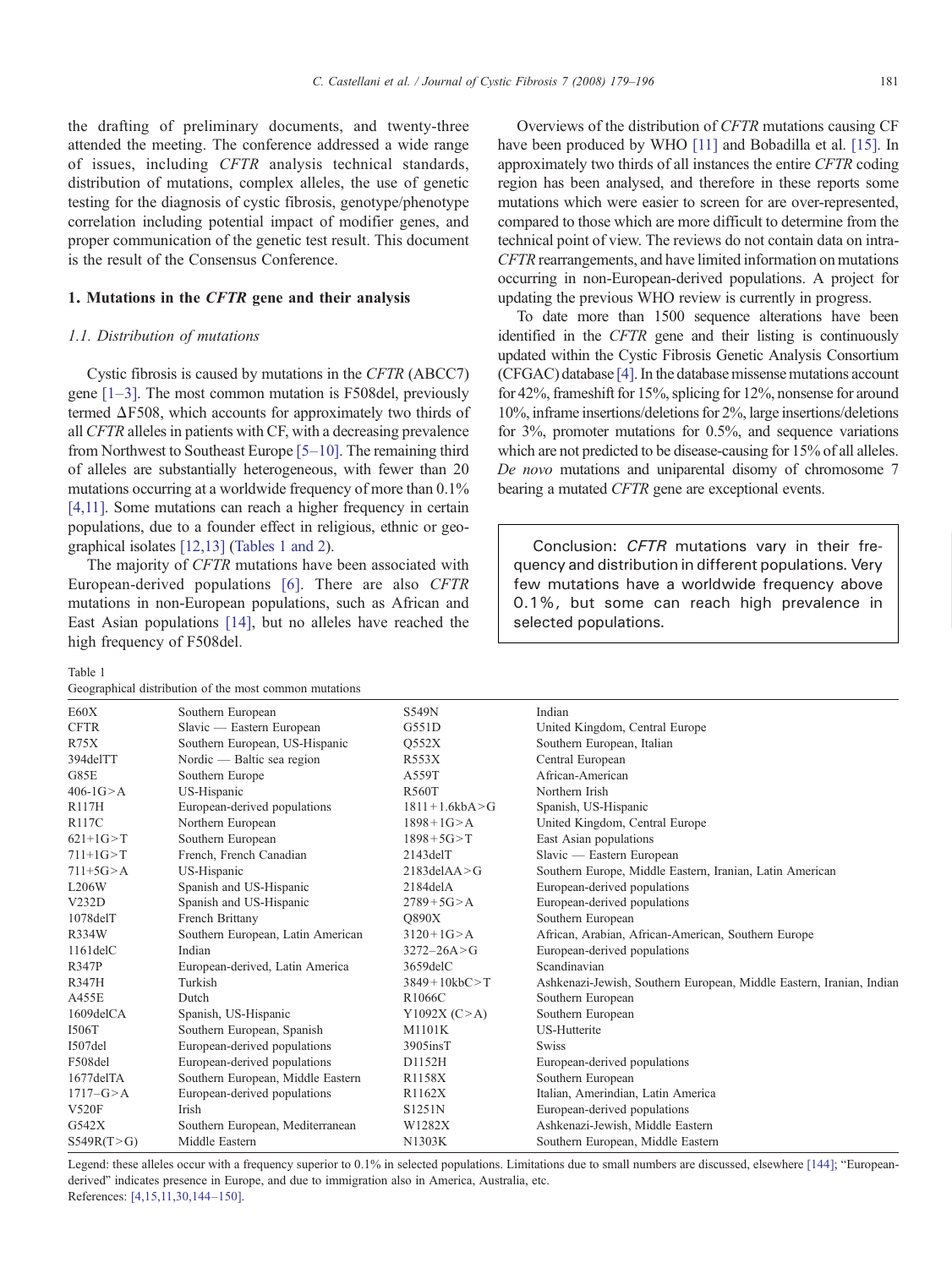Table 2 CFTR mutations in selected populations

| Regional European   |                               | Middle Eastern            |                     |
|---------------------|-------------------------------|---------------------------|---------------------|
| 2184insA            | Central European              | 11234V                    | Bahrain             |
| 1336K               | Central European              | Q359K/T360K               | Georgian-<br>Jewish |
| 574delA             | Central European, French      | 3130delA                  | Iranian             |
| $4374 + 1$ G $>$ T  | Eastern European              | H139L                     | Saudi               |
| S1196X              | Estonian, Finish,             | $1548$ del $G$            | Saudi               |
| 3732delA            | Russian<br>Estonian, Finish,  | S466X                     | Turkish, Greek,     |
|                     | Russian                       |                           | Iranian, Indian     |
| W846X1              | French Brittany               | Y569D                     | UK-Pakistani        |
| Q220X               | French, Bulgarian             |                           |                     |
| S945L               | French, Central European      | East Asian                |                     |
| L1065P              | French, Italian               | $1898 + 5G > T$           | Chinese, Thai       |
| L1077P              | French, Italian               | $3121 - 2$ A $>G$         | Japanese            |
| $4016$ ins $T$      | French, Italian, Swiss        | K166E                     | Korean              |
| Y122X               | French, Reunion               |                           |                     |
|                     | Island                        |                           |                     |
| $2711$ del $T$      | French, Spanish               | Hispanic                  |                     |
| S1235R              | French, Spanish               | Q98R                      |                     |
| $1525 - 1G > A$     | German (Thuringia)            | 663delT                   |                     |
| L346P               | Greek Cypriot                 | H199Y                     |                     |
| E822X               | Greek, Turkish                | P205S                     |                     |
| R352Q               | Irish, Italian                | 935delA                   |                     |
| 852del22            | Italian (Apulia)              | 1288insTA                 |                     |
| T338I               | Italian (Sardinia)            | 2055del9>A                |                     |
| A561E               | Portuguese                    | 2105del13insAGAAA         |                     |
| 45TAT>G             | Northern Balkans              | $3171$ del $C$            |                     |
| <b>P67L</b>         | Scottish                      | 3199del6                  |                     |
| 1154insTC           | Southern European             | 3876delA                  |                     |
| $4005+1G > A$       | Southern European             |                           |                     |
| $405+1G > A$        | Southern European             | US African-American       |                     |
| D110H               | Southern European             | $405 + 3A > C$            |                     |
| E585X               | Southern European             | 444delA                   |                     |
| L558S               | Southern European             | F311del                   |                     |
| Q493X               | Southern European             | G330X                     |                     |
| R1066H              | Southern European             | G480C                     |                     |
| G1244E              | Southern European             | A559T                     |                     |
| G178R               | Southern European             | $2307$ ins $A$            |                     |
| E92K                | Southern European,            | 3196del54                 |                     |
|                     | Turkish                       |                           |                     |
| R <sub>1070</sub> Q | Southern European,<br>Turkish | 3791delC                  |                     |
| W1089X(TAG)         | Southern European,            | S1255X                    |                     |
|                     | Turkish                       |                           |                     |
| W1204X              | Southern European,            | D1270N                    |                     |
|                     | US-Hispanic                   |                           |                     |
| 1812-1G>A           | Southern European,            |                           |                     |
|                     | US-Hispanic                   |                           |                     |
| S492F               | Southern European,            |                           |                     |
|                     | US-Hispanic                   | Native American           |                     |
| K710X               | Southern French,              | D648V                     |                     |
|                     | Spanish                       |                           |                     |
| V232D               | Spanish                       | L1093P                    |                     |
| 712–1G>T            | Spanish                       | R <sub>1162</sub> X       |                     |
| A1006E              | Spanish                       |                           |                     |
| Q890X               | Spanish, US-Hispanic          | References                |                     |
| 2869insG            | Spanish-Catalan               | $[11, 15, 30, 144 - 150]$ |                     |
| 2043delG            | Turkish, Greek                |                           |                     |
|                     |                               |                           |                     |

CF-causing and CFTR-related disorders associated mutations are included. Some mutations may be found in more than one column.

## 1.2. Methods in genetic testing

CFTR genetic analysis panels should have a mutation detection rate superior to 95%, but the heterogeneity of CFTR mutations in various populations makes this goal extremely challenging using the current molecular genetic techniques. Every effort should be made to determine the frequency of specific CF mutations within the target population and to provide testing with reasonably high sensitivity levels. Laboratories that service a particular ethnic population should consider including ethnic-specific mutations into their panel [\[16\]](#page-14-0). Different testing panels might be employed for identification of CFTR mutations in patients diagnosed with CF, as opposed to relatives of CF patients, where the family specific mutation should be tested first. An extended mutation panel may be appropriate for certain diagnostic testing purposes, but it is not currently recommended for routine carrier screening [\[17\]](#page-14-0).

Evidence has accumulated that a group of intragenic rearrangements (i.e. large deletions and to lesser a extent insertions) [\[18\]](#page-14-0) account for about  $1-3\%$  of all *CFTR* mutations. The large deletions and/or insertions so far detected are mainly localised around CFTR exons 2–3 and 17b. These deletions are rare, with the exception of CFTRdele2,3 (21kb), which accounts for 6% of all CF alleles in Slavic populations [\[19\]](#page-14-0). These alleles are optimally examined either by Multiplex Ligation-dependent Probe Amplification (MLPA) or Quantitative Fluorescent Multiplex PCR [\[20,21\]](#page-14-0).

Mutation scanning approaches (DGGE, DHPLC, HRMCA) have been designed to explore the gene exon by exon for abnormalities, most often as a second-step analysis after screening for frequent mutations. Sequencing is then used to characterize the abnormal pattern. Scanning techniques are still widely used although it has become feasible to sequence the entire CFTR gene in the diagnostic setting [\[22\].](#page-14-0) However, mutation scanning techniques result in a considerable risk of missing mutations, in particular homozygous alleles, and even with complete gene sequencing a small risk remains. Sequencing is also used when the mutation under investigation cannot be detected by alternative direct techniques, e.g. after the population specific panel has been exhausted and/or mutations that occur at a frequency of at least 0.5% have been excluded. Once a rare missense mutation has been identified, caution has to be exercised in order not to over interpret its significance to disease causation.

The combined use of all these techniques cannot guarantee to detect both mutated alleles in all patients with CF [\[18,23](#page-14-0)–25], 1–5% of CF alleles remaining undetermined. Currently used CFTR mutation analysis protocols are not capable of identifying CFTR regulatory mutations located in sites distant from the gene or embedded in the genes' non-coding regions [\[26\].](#page-14-0) At present, research is ongoing to identify eventual mutations in potential regulatory elements, including the gene promoter [\[27\]](#page-14-0), highly conserved DNA segments, DNAse hypersensitive sites, and/or distant regulatory elements [\[28\].](#page-14-0) Mutations of this type are expected to abolish or reduce production of functional CFTR [\[29\]](#page-14-0), and could be associated with a clinical spectrum from classic CF to CFTR-related disorders.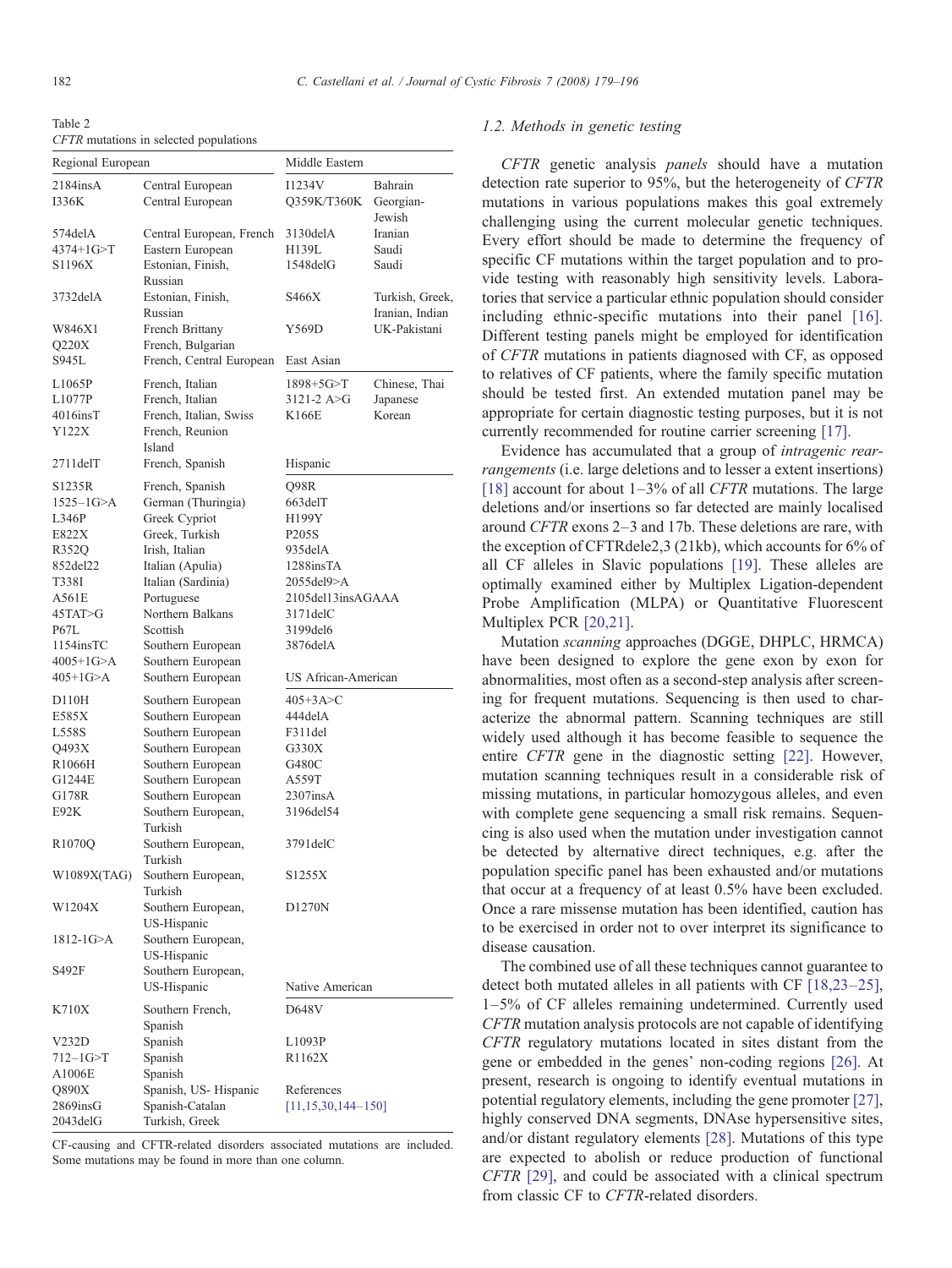In a small number of CF families, in which only one or no CFTR mutations have been identified, segregation analysis of CFTR polymorphic non pathogenic markers may provide further helpful information for identifying disease genes. Multiple informative markers are available both in the CFTR gene and flanking the gene. It is recommended that more than one marker be included in the analysis, and the diagnosis of CF in the index case should be clearly defined. Ideally, one should use intragenic and extragenic markers, since the risk for unidentified recombination between marker and mutation is lower if flanking markers are concordant. Analysis of variable markers at loci on different chromosomes should also be performed when offering prenatal diagnosis as an added safeguard for maternal contamination.

Conclusion: Current analytic methods to detect mutations in the CFTR gene range from panels containing the most common disease-causing alleles to extensive scanning/sequencing protocols that enable the detection of novel mutations and to methods to identify large rearrangements. However, even the most extensive CFTR mutation screening tests fail to detect all CF alleles in most CF populations.

#### 1.3. Quality control

DNA-based analyses are carried out in a variety of settings, including academic research laboratories, clinical molecular genetics laboratories, and private laboratories. As commercial kits are only available for limited number of mutations and are expensive, many laboratories, especially in less developed countries, use their own in-house test methodologies, which are usually not amenable to automation and rigorous standardization. These approaches have a higher risk of producing invalid results.

In Southern European populations, which show high molecular heterogeneity, commercial mutation panels cover only 50–75% of alleles and scanning/sequencing techniques may be used in genetic analysis performed for CF diagnostic purposes [\[8,30\]](#page-14-0).

The diagnostic services should be organized at two levels: Level 1 (i.e. "local testing") where only frequent mutations are tested, ideally reaching 75–85% detection rate of CF-causing alleles in patients with a clearly defined phenotype, and Level 2, represented by a limited number of national and/or regional expert laboratories that test for less frequent mutations using more sophisticated technologies in order to achieve the highest possible mutation detection rate [31–[33\].](#page-14-0) Each laboratory must show that its tests can consistently deliver the correct genotype under normal working conditions. In order to evaluate the quality of genetic testing for cystic fibrosis, a Cystic Fibrosis External Quality Assessment (EQA) scheme has been set up [\[34\].](#page-14-0) EQA schemes seek to educate participants, so that they can achieve high quality standards, and regular participation in EQA is a vital part of the quality assurance process and a requirement for laboratory accreditation. Different sources of errors include administration errors, technical errors or misinterpretation of technically correct results. The use of a commercial kit alone does not ensure high accuracy of mutation analysis, which stresses the importance of validating all genetic tests in the laboratory, and the need for laboratory networks at regional or national levels.

Clinicians should be aware that the quality of the test is associated with diagnostic validation procedures and continuous improvement of laboratory quality using the latest ISO norms or National Molecular Genetic Agreements. The minimal standard for countries without a national agreement system is "certification" (e.g. ISO 9001), while optimally the laboratory should be accredited according to ISO 17025 or 15189, which assures sustained and continuous improvement of the standards of laboratory testing. The EuroGentest FP6 Network of Excellence [\(www.eurogentest.org\)](http://www.eurogentest.org), together with Orphanet [\(www.](http://www.orpha.net) [orpha.net\)](http://www.orpha.net), is launching a Quality Assurance database where the referring clinicians will be able to select a laboratory that is accredited or certified.

Recommendation: Referring clinicians should use molecular genetic diagnostic services from certified and/or accredited laboratories.

# 2. The role of genetic analysis for establishing the diagnosis of CF

The diagnosis of CF is based on a consistent phenotype plus evidence of CFTR channel dysfunction (abnormal sweat chloride concentration or nasal potential difference), or identification of two CF-disease causing mutation in trans [\[35\]](#page-14-0). The sweat test with chloride determination is still the gold standard for confirming a CF diagnosis [\[35,36\].](#page-14-0) In the majority of cases the diagnosis of CF is clear and easily made: the clinical features are typical, and the abnormal sweat chloride values support the clinical diagnosis. In such situations, genetic analysis is not strictly necessary, although it may be useful to confirm the diagnosis, and to enable carrier testing and prenatal diagnosis within the family. In a smaller fraction of patients, particularly those that carry one or more mutations that confer exocrine pancreatic sufficiency, sweat chloride concentrations may be within the reference range for unaffected controls. In some of these patients, provided they have consistent clinical features, genetic analysis may support a diagnosis of CF [35–[37\]](#page-14-0).

From a formal genetic perspective, the term "mutation" is defined as a molecular alteration in the DNA sequence of a gene. Accordingly, this definition makes no assumptions concerning the potential effect of a mutation on the expression or function of the protein product. Thus, in terms of clinical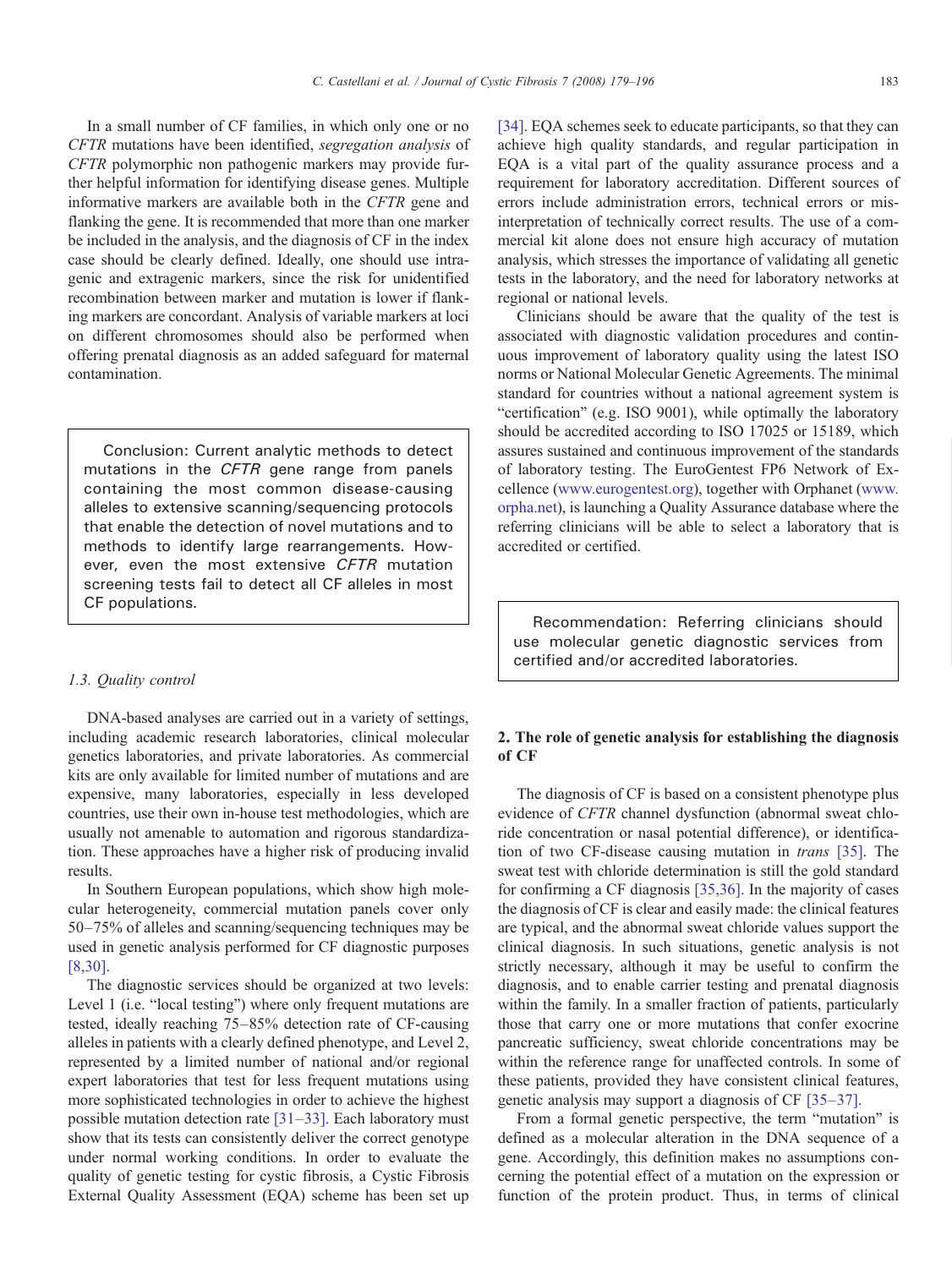<span id="page-5-0"></span>

Table 3

Examples of CFTR mutations with regard to their clinical consequences

| Mutation group                                | Examples                                                                                                                                                                                                                                                                                                                                                                    |  |  |
|-----------------------------------------------|-----------------------------------------------------------------------------------------------------------------------------------------------------------------------------------------------------------------------------------------------------------------------------------------------------------------------------------------------------------------------------|--|--|
| A. CF-causing                                 | F508del, R553X, R1162X, R1158X, 2184delA,<br>2184insA, 3120+1G>A, 1507del, 1677delTA,<br>G542X, G551D, W1282X, N1303K,<br>$621+1$ G $>$ T, 1717-1G $>$ A, A455E, R560T, G85E,<br>R334W, R347P, $711+1G > T$ , $711+3A > G^*$ ,<br>1898+1G>A, S549N, 3849+10kbC>T, E822X,<br>1078 del T, 2789 + 5G > A, 3659 del C, R117 H-T5<br>$(*), R117H-T7 (*), D1152H (*), L206W (*),$ |  |  |
| B. CFTR-related<br>disorders associated       | $TG13-T5$ $(*)$<br>$R117H-T7(*)$ , TG12-T5(*), R117H-T5 (*),<br>D1152H (*), TG13-T5 (*), S997F, R297Q*,<br>L997F, M952I, D565G*, G576A*, TG11-T5**,<br>R668C-G576A-D443Y, R74W-D1270N                                                                                                                                                                                       |  |  |
| C. No clinical<br>consequences                | I148T, R75O, 875+40A/G, M470V, E528E,<br>T854T, P1290P, 2752-15G/C, I807M, I521F,<br>F508C, I506V, TG11-T5**                                                                                                                                                                                                                                                                |  |  |
| D. Unknown or uncertain<br>clinical relevance | Mainly missense mutations***                                                                                                                                                                                                                                                                                                                                                |  |  |

(⁎) mutations which may belong either to Group A or to Group B.

 $(**)$  mutations which may belong either to Group B or to Group C. (⁎⁎⁎) certain common sequence (missense) variants with subclinical molecular consequences (e.g. M470V) may co-segregate on the same chromosome and exert more potent, cumulative phenotypic effect. Such polyvariant haplotypes could be potentially disease causing [\[56\]](#page-15-0).

Only a fraction of mutation and patients have been characterized in detail, and, with the exception of frequent mutations, only limited sample numbers have been available for the study of most mutations. Data shown here have to be interpreted with caution.

consequences mutations can be neutral, deleterious or even beneficial. Another much used term, polymorphism, is defined as a DNA sequence alteration which has a frequency of at least 1% in the general population. Given their high frequency, polymorphisms were previously thought to have no clinical consequences. This assumption is clearly incorrect. Several polymorphisms in CFTR are known to influence disease severity in subjects with CF and CFTR-related disorders [\[38,39\].](#page-14-0) Furthermore, polymorphisms in other genes, termed modifier genes, clearly contribute to the severity of CF disease.

CFTR mutations may be clustered into four groups according to their predicted clinical consequences:

- A. Mutations that cause CF disease
- B. Mutations that result in a CFTR-related disorder
- C. Mutations with no known clinical consequence
- D. Mutations of unproven or uncertain clinical relevance.

There is some overlapping of groups A and B, as some mutations may sometimes be detected in association with pancreatic sufficient CF, some other times with CFTR-related, mono-symptomatic disorders. Individuals carrying mutations like D1152H together with a CF-causing mutation like F508del may show a clinical spectrum ranging from CBAVD to CF with sufficient pancreatic function but fully expressed lung disease. Factors such as the age related progression of the disease, the environment, and modifier genes, all play a role in the clinical heterogeneity of patients carrying these "borderline" mutations.

Table 3 lists some CFTR mutations with regard to their clinical consequences.

Conclusion: Mutation analysis may be used for making a diagnosis of CF in individuals with a consistent clinical picture. CFTR mutations may: A. cause CF; B. be associated with CFTR-related disorders; C. have no clinical consequences; D. have unknown or uncertain clinical relevance.

## 2.1. Mutations that cause CF

Ex vivo functional evaluation of the CFTR protein can help to predict the disease-causing implications of a sequence variation. In vivo assessment of CFTR-mediated chloride transport can be indirectly assessed by sweat chloride concentrations, nasal potential difference or rectal biopsy measurement of chloride transport.

Empiric evidence for the most common mutations and/or a clear pathogenic molecular mechanism for insertions, deletions, and nonsense mutations, strongly indicate that such mutations belong to the CF-causing group.

Splicing mutations that completely abolish exon recognition (such as  $621 + 1G > T$ ,  $711 + 1 G > T$  and  $1525-1G > A$ ) give complete absence of correctly spliced transcripts, and thus belong to the CF-causing group [\[40,41\]](#page-15-0). Splicing mutations that still result in a fraction of correctly spliced transcripts, together with aberrantly spliced transcripts, may belong to the CF-causing or CFTR-related disorders associated group (e.g. 3849 +  $10kbC>T$ ,  $2789+5G>A$ ,  $3272-26A>G$ , IVS8-T5) [\[42](#page-15-0)-44]. Patients carrying these mutations often have a relatively mild phenotype, yet with variable disease expression, from minimal lung disease, pancreatic sufficiency and male fertility to a relative severe disease in all the involved organs [\[45,46\].](#page-15-0) This

Table 4

Splicing mutations generating both correctly and aberrantly spliced transcripts in CF patients

| $\sim$ - pww.exiso     |                         |                                          |                              |
|------------------------|-------------------------|------------------------------------------|------------------------------|
| Mutation               | Affected<br>exon/intron | Correctly spliced<br>transcripts $(\% )$ | Reference                    |
| $3849+10kbC-$ T        | Intron 19               | $1 - 50$                                 | [43]                         |
| <b>IVS8-T5</b>         | Intron 8                | $6 - 37$                                 | $[151]$<br>[50]<br>[61]      |
| $2789 + 5G > A$        | Intron 14 <sub>b</sub>  | 4                                        | $[152]$                      |
| $3272 - 26A > G$       | Intron 17a              | 5                                        | $[47]$                       |
| $1811 + 1.6$ kbA $>$ G | Intron 11               | $1 - 3$                                  | [153]                        |
| $621 + 3A > G$         | Intron 4                | $\sim$ 50% (semiquantitative)            | [154]                        |
| $711 + 3A > G$         | Intron 5                | $\sim$ 70% (semiquantitative)            | [154]                        |
| $2751 + 2T > A$        | Intron 14a              | 30–50% (semiquantitative)                | [154]                        |
| $296+1G > A$           | Intron 2                | $\sim$ 30% (semiguantitative)            | [154]                        |
| D565G                  | Exon 12                 | $15 - 30\%$                              | [28]                         |
| G576A                  | Exon 12                 | $22\%$                                   | [28]                         |
| D579Y                  | Exon 12                 | $>75\%$ ? (semiquantitative)             | Al-Baba, pers.<br>comm. 2007 |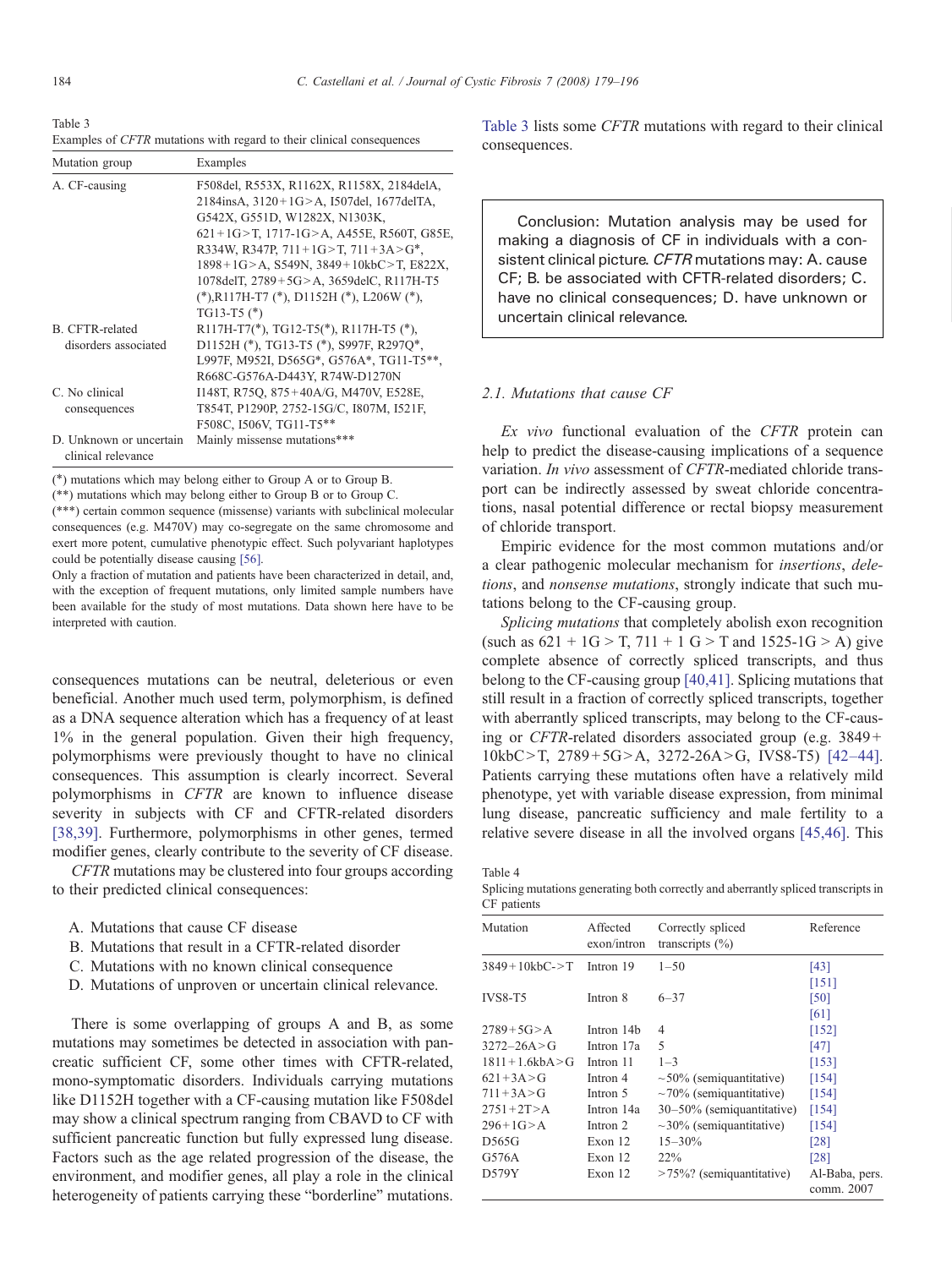variable disease expression is inversely correlated with the quantity of correctly spliced transcripts, i.e. lower levels are associated with a severe disease, while higher levels are associated with a milder phenotype [\(Table 4](#page-5-0)).

The quantity of correctly spliced transcripts may also differ among various organs of the same patient, contributing to differential organ disease severity [\[28,47](#page-14-0)–52]. Several groups studied the IVS8-T5 allele in the respiratory epithelium and epidydimis [\[49,50\]](#page-15-0), showing that in CBAVD males the level of correctly spliced transcripts is lower in the epidydimis than in the respiratory epithelium  $(10-24\% \text{ versus } 26-37\%)$ , whereas in an infertile male CF patient with a severe lung disease the level of correctly spliced transcripts was low in both tissues. A similar correlation was also shown for the  $3849 + 10kbC > T$ mutation [\[51\]](#page-15-0).

The extent of abnormal splicing in a patient is not determined in routine diagnostics tests, because cells expressing CFTR are difficult to obtain in sufficient quantities, and their analysis is very laborious. Besides, the percentage of correctly spliced transcripts in patients with mild disease varies within a large range of 4% to 50%, whereas severe disease is caused by lower levels of correct transcripts.

The clinical role of missense mutations is extremely difficult to assess. The identification of a missense mutation in a single family/individual makes it impossible to determine with certainty whether it has any consequential effect. Several missense mutations are commonly seen in the general population but also, more frequently, in patients with CFTR-associated disorders. For a small fraction of mutations, the functional consequences have been determined in research projects, and these findings can be used to predict the most likely consequences of such a mutation.

These difficulties account for the lack of a clearly established or substantiated knowledge of the pathogenic potential of the majority of the known CFTR mutations. However, a general acknowledgement [\[36\]](#page-14-0) has been agreed upon that a sequence variation may be predicted to cause CF if:

- it causes a change in the amino acid sequence that severely affects CFTR synthesis and/or function
- it introduces a premature termination signal (insertion, deletion or nonsense mutation)
- it alters the invariant nucleotide of intron splice sites.

Other criteria can be used to asses the pathogenic potential, but they provide a lower degree of certainty. Some of them include:

- the sequence variation causes a novel amino acid sequence that does not occur in the normal CFTR gene from at least 100 carriers of CF mutations from the patients ethnic group
- the sequence variation is detected in a set number of unrelated individuals with CF
- the sequence variant changes a highly evolutionarily conserved amino acid residue
- the sequence variation creates a novel/cryptic splice site
- similar sequence variations are found in other ABC genes.

Indirect evidence that a CFTR sequence variations does not cause CF is:

- the other allele is carrying a well know CF-causing mutation in a clearly asymptomatic individual
- a silent exonic sequence variation, without a priori splicing modification
- an intronic sequence variation outside the known consensus sites and which does not create a splicing site
- frequency in the general population equal to or above 0.4% [\[53\].](#page-15-0)

Conclusion: Mutation analysis is not the answer to every diagnostic dilemma: its limitations and role must be understood by the clinician, who has to interpret and use it in the context of the clinical setting. The majority of the CFTR mutations have not been functionally characterized, and for most the pathogenic potential is not clear.

# 2.2. Complex alleles

Genetic analysis may result in the identification of a common CF-causing mutation and a rare CFTR mutation or of two CFTR mutations. Under these circumstances, segregation analysis should be performed in the family of the patient. If the two mutations are on the same parental CFTR gene, it is said they are in *cis*; if each mutation is on a different parental *CFTR* gene, it is said they are in *trans*. When the two mutations are in *cis*, CF may not be confirmed, and the search of another allelic mutation, located in trans of the other two, should be continued. CFTR genes that carry at least two functional DNA alterations in cis, are called "complex alleles". The best understood complex alleles of the CFTR gene are the associations of intron 8 (IVS-8) variants TG13-T5, TG12-T5 and TG11-T5, of R117H-T5 and R117H-T7, and of mutations I148T and 3199del6.

## A. TG13-T5, TG12-T5 and TG11-T5 variants

Two polymorphic tracts are found in front of exon 9, a T(n) tract and TG(n) tract. At the Tn locus, three common alleles may be detected: T5, T7 and T9, and a much rarer T3 [\[54\]](#page-15-0) (respectively a stretch of 5, 7, 9 and 3 T-residues). A T5 CFTR allele can be associated with TG11, TG12, TG13, and, exceptionally, TG15 (respectively 11, 12, 13, and 15 TG repeats) [\[55\]](#page-15-0). The number of T and/or TG repeats within these polymorphic tracts affect the extent of correct splicing of exon 9: low numbers of T-residues and high numbers of TG repeats give rise to less efficient splicing [\[42,56,57\].](#page-15-0) Transcripts that lack exon 9 sequences fail to mature [\[58,59\].](#page-15-0)

About 5% of the CFTR genes in the general Caucasian population carry the T5 allele [\[60\]](#page-15-0). In most T5 CFTR genes, the number of TG repeats found in cis determines whether the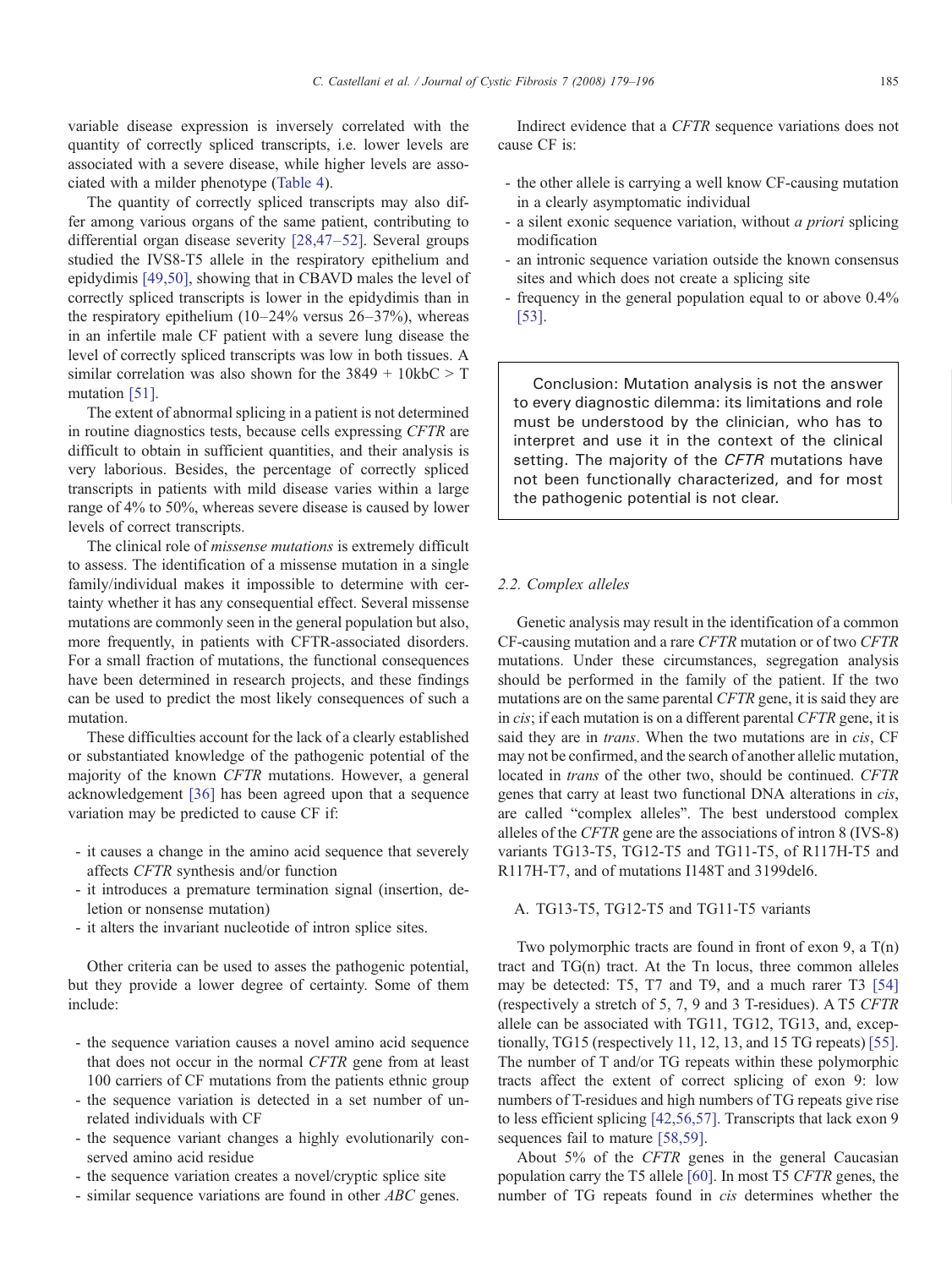amount of functional CFTR proteins that will be translated does fall above or below the critical level for normal CFTR function [\[56,38\].](#page-15-0) A TG12-T5 or TG13-T5 CFTR gene found in compound heterozygosity with a CF-causing mutation, or possibly even in homozygosity, will in general result in a CFTR-related disorder, such as Congenital Bilateral Absence of the Vas Deferens (CBAVD) or chronic idiopathic pancreatitis. Some CBAVD patients may develop mild lung symptoms. In exceptional cases, TG12-T5 and TG13-T5, may cause a mild form of CF [\[61\]](#page-15-0). A TG11-T5 CFTR gene is highly unlikely to cause disease. Approximately 90% of the T5 CFTR genes found in CBAVD patients associate with TG12 or TG13, while about 10% associate with TG11 [\[56,38,62\]](#page-15-0).

# B. R117H-T5 and R117H-T7 complex alleles

R117H is a relatively frequent mutation in CF patients worldwide [\[11\].](#page-14-0) R117H can be in *cis* with either T5 or T7 [\[63\]](#page-15-0). R117H-T5 will result in less functional CFTR than R117H-T7 [\[42\]](#page-15-0). When found in compound heterozygosity with a CFcausing mutation, or possibly even in homozygosity, R117H-T5 generally results in pancreatic sufficient CF, while R117H-T7 may result in a mild form of CF, obstructive azoospermia, or no disease at all.

In newborn screening programs, up to 7% of the newborns who have an elevated immunoreactive trypsinogen test and two mutations are compound heterozygous for R117H-T7 and a CFcausing CFTR mutation [\[64\]](#page-15-0). In their first years of life, these children have shown no major signs of CF, although it cannot be excluded that they may develop manifestations of CF disease in adulthood [\[65\].](#page-15-0)

# C. I148T-3199del6 complex alleles

Soon after the identification of the CFTR gene, the detection of mutations was time-consuming and expensive. If a missense mutation which involved a highly evolutionarily conserved amino acid, and which was not found in a set of control individuals, was identified in a CF patient, it was defined as a CFcausing mutation. In most instances, such a CFTR allele was then not further investigated, since the underlying mutation was assumed to have been identified. Besides, there was a general consensus that only a limited number of mutations would be found in CF patients.

On these grounds, the I148T sequence variation [\[66\]](#page-15-0) was initially classified as a frequent CF-causing CFTR mutation. The American College of Medical Genetics (ACMG) therefore included the I148T mutation in its mutation panel of 25 mutations that were recommended to be screened in CF carrier testing [\[67\]](#page-15-0). Since then, however, it has been found that I148T is a neutral polymorphism [68–[70\]](#page-15-0). A second mutation, 3199del6 is the underlying mutation in *cis* in most I148T CFTR genes of CF patients. Since only 1% of all I148T CFTR genes in the general Caucasian population carry the 3199del6 mutation, I148T should not be routinely screened for. In 2004, ACMG recommended to remove I148T from the mutation panel [\[17\].](#page-14-0)

Conclusion: A TG13-T5 or TG12-T5 CFTR gene found in compound heterozygosity with a CFcausing mutation may result in CFTR-related disease, or even in a mild form of CF. ATG11-T5 CFTR gene is highly unlikely to cause disease.

When R117H is detected, the T5 or T7 status should also be established. In compound heterozygosity with a CF-causing mutation, or in homozygosity, R117H-T5 generally results in pancreatic sufficient CF, while R117H-T7 may result in a mild form of CF, CBAVD, or no disease at all.

I148T alone is a neutral polymorphism and does not cause CF disease.

## 2.3. Non-CFTR genes causing CF-like clinical syndrome

Not in every patient with CF can a mutation be identified on both CFTR genes. This happens in 1–1.5% of the CFTR alleles of patients with fully expressed disease from Northern Europe and in an even higher proportion of CFTR alleles from Southern Europe [\[11\]](#page-14-0). As mentioned before, the inability to detect these mutations may be partially explained by the fact that the currently most advanced CFTR genetic tests study only the coding region and the adjacent exon/intron junctions. Mutations located in the intronic and promoter regions as well as distant regulatory sequences are not routinely screened for, and may therefore be missed.

However, there is emerging evidence that genes other than CFTR may cause a disease clinically indistinguishable from CF. In a German family, no mutation could be identified in both CFTR genes of a CF patient, and his sister, who had inherited the same *CFTR* genes from their parents, was not affected [\[71\]](#page-15-0). In two American families, each of them having two affected sibs, no mutations could be found on both CFTR genes, while both sibs did not inherit the same parental CFTR genes [\[25\].](#page-14-0)

CF is characterized not only by defective chloride secretion, but also by increased sodium absorption in the airways. Sodium transport is mediated through the amiloride sensitive epithelial sodium channel, ENaC, which is made of the 3 subunits SCNN1A, SCNN1B and SCNN1G. Over expression of SCNN1B results in increased airway epithelial sodium absorption and CF-like lung disease in mice [\[72\]](#page-15-0). There is evidence that mutations in SCNN1B may cause CF-like disease in a small fraction (about 10%) of CF patients in whom a CFTR mutation cannot be found on both CFTR genes [\[73\].](#page-15-0) The genetic factor(s) causing CF-like disease in the other patients remains unknown.

Conclusion: There is some evidence that other genes may cause CF-like disease in a small fraction of patients. These findings are too preliminary to be used in a clinical context.

#### 3. Genetic analysis for outcome prediction

CF is characterized by a wide range of clinical expression. If not detected by neonatal screening, patients are diagnosed with various modes of presentation, involving a variety of CF-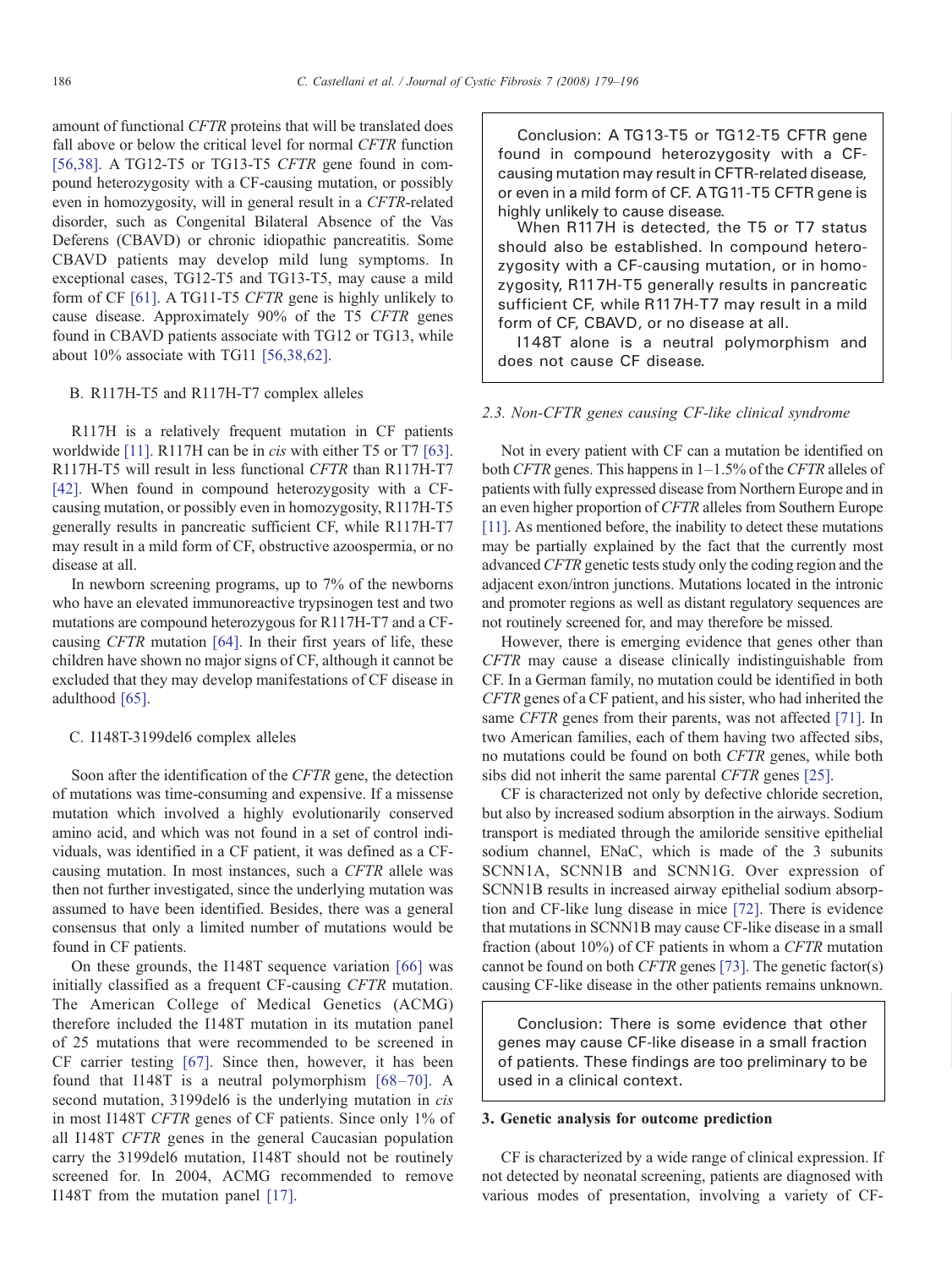affected organs, at different ages, from birth to adulthood. In addition, there is considerable variability in the severity and rate of disease progression of the involved organs. Although the majority of CF patients are diagnosed in the first year of life with signs and symptoms of malnutrition, pancreatic insufficiency (PI) or typical lung disease, an increasing number of patients have been diagnosed in adolescence or adulthood.

The heterogeneous range of phenotypes can be attributed to various factors, such as CFTR genotype, modifier genes and environmental factors, including the beneficial and harmful effects of treatment [\[74\].](#page-15-0) The beneficial contribution of therapy is exemplified by the progressive improvement in survival of CF patients over the last 5 decades, which can be attributed entirely to changes in approach to therapy of patients, including provision of pancreatic enzymes, intensive nutritional support, and antibiotics for pulmonary infections, aggressive physiotherapy and multidisciplinary care [\[75\].](#page-15-0) Although these environmental modifiers have had a profound effect upon the survival of CF patients as a whole, considerable variation in outcome continues to exist among individual patients, even among those with the same *CFTR* genotype receiving similar levels of care.

There is substantial interest in the influence of the CFTR genotype on phenotype. The relative impact of CFTR genotype on clinical phenotype is organ specific, with the vas deferens being most sensitive to a small reduction in CFTR function and the lung less influenced [\[76\].](#page-15-0) The initial studies of genotype and phenotype relationships focused on patients carrying F508del. Patients homozygous for F508del usually have more pronounced clinical manifestations compared to compound heterozygotes and genotypes without F508del [77–[80\],](#page-15-0) although these differences are highly variable [\[77,81,82\]](#page-15-0). Patients homozygous for the F508del mutation have an earlier diagnosis of

Table 5

Classes of CFTR Mutations

| Class of<br>mutation | Molecular defect of<br>the CFTR protein   | Type of mutation                                       | Functional<br>consequence           |
|----------------------|-------------------------------------------|--------------------------------------------------------|-------------------------------------|
| I                    | Defective synthesis                       | Nonsense<br>Frameshift<br>Splice junction              | CFTR function<br>abolished          |
| П                    | Defective<br>processing and<br>maturation | Missense                                               | <b>CFTR</b> function<br>abolished   |
| Ш                    | Defective<br>regulation                   | Missense                                               | CFTR function<br>abolished          |
| IV                   | Defective<br>conductance                  | Missense                                               | Residual expression<br>and function |
| V                    | Reduced<br>function/synthesis             | Splicing defects<br>Missense mutations<br>(e.g. A455E) | Residual expression<br>and function |

Examples of mutations classified as class I, II or III:

G542X, R553X, W1282X, R1162X, E822X, 621+1G>T, 1717-1G>A, 1078delT,  $711+1G>T$ ,  $1525-1G>A$ ,  $2751+2T>A$ ,  $296+1G>C$ , 1717-9T>C, 3659delC, F508del, I507del, N1303K, S549N, G551D, R560T, S549I, S549R, S945L, H1054D, G1061R, L1065P, R1066C, R1066M, L1077P, H1085R, V520F, R560S, Y569D.

Examples of mutations classified as class IV or V:

R117H, R334W, R347P, 3849+10kbC>T, 2789+5G>A, A455E, R117C, R117P, R117L, D1152H, L88S, G91R, E92K, Q98R, P205S, 3272-26A>G, IVS8-T5, D565G, G576A,  $4006-1G>A$ ,  $621+3A>G$ ,  $711+3A>G$ .

disease, higher sweat Cl<sup>−</sup> levels, younger current age and are more likely to be pancreatic insufficient.

In order to collect adequate numbers of patients for comparative analyses, genotype–phenotype correlations have been undertaken using the CFTR mutations classification of five classes, which is shown in Table 5 [\[83](#page-16-0)–85]. In general, patients homozygous for class I–III mutations exhibit a phenotype associated with pancreatic insufficiency, higher frequency of meconium ileus, premature mortality, earlier and more severe deterioration of lung function, higher incidence of malnutrition and severe liver disease. Class IV–V mutations are usually associated with milder lung disease, older age at death, pancreatic sufficiency [\[77,86,44\].](#page-15-0) Class IV–V mutations are phenotypically dominant when occurring in combination with class I–III mutations. As discussed in more detail below, these differences are not fully explained by clinical measures of lung function, nutrition, and pancreatic insufficiency, suggesting that the CFTR genotype is an independent predictor of survival.

These broad genotype/phenotype associations are useful in epidemiological studies which relate the severity of CF to the class of mutations. While this functional classification of CFTR mutations is widely used in the scientific literature to establish statistical associations, it was not developed as a clinical tool for individual prognostic predictions. Since there is considerable variability in phenotype, even with patients carrying the same genotype, the use of genotype to make statements of prognosis is not recommended. First, the number of mutations so far identified in the CFTR gene is exceedingly high, and most of them are too rare to draw statistical conclusions regarding phenotype. Second, only a fraction of them have been characterized according to their functional consequences. Third, a number of CFTR mutations have several functional consequences, and cannot be assigned to one particular class. Finally, patients homozygous for mutations, like F508del, classically associated with a severe and complete form of CF, exhibit an extremely wide range of severity of pulmonary disease mild disease. Such clinical variability is likely to be even more pronounced by clustering together different mutations belonging to the same class.

Conclusion: The CF phenotype is affected by the CFTR genotype as well as by other genetic and environmental factors. When patients who are homozygous, or compound heterozygous for a class I–III CFTR mutation, are compared to patients who carry at least one class IV–V CFTR mutation, the latter group tends to have less severe disease. The categorization of CFTR mutations in five classes is a research tool, and is not predictive of clinical outcome in individual patients. Thus, CFTR genotype/phenotype correlations may be useful at a population level to determine associations, but should not be used to indicate prognosis in individual patients.

#### 3.1. CF genotype and pancreatic status

Pancreatic insufficiency (PI) and sufficiency (PS) are clinical terms describing the degree of pancreatic function and are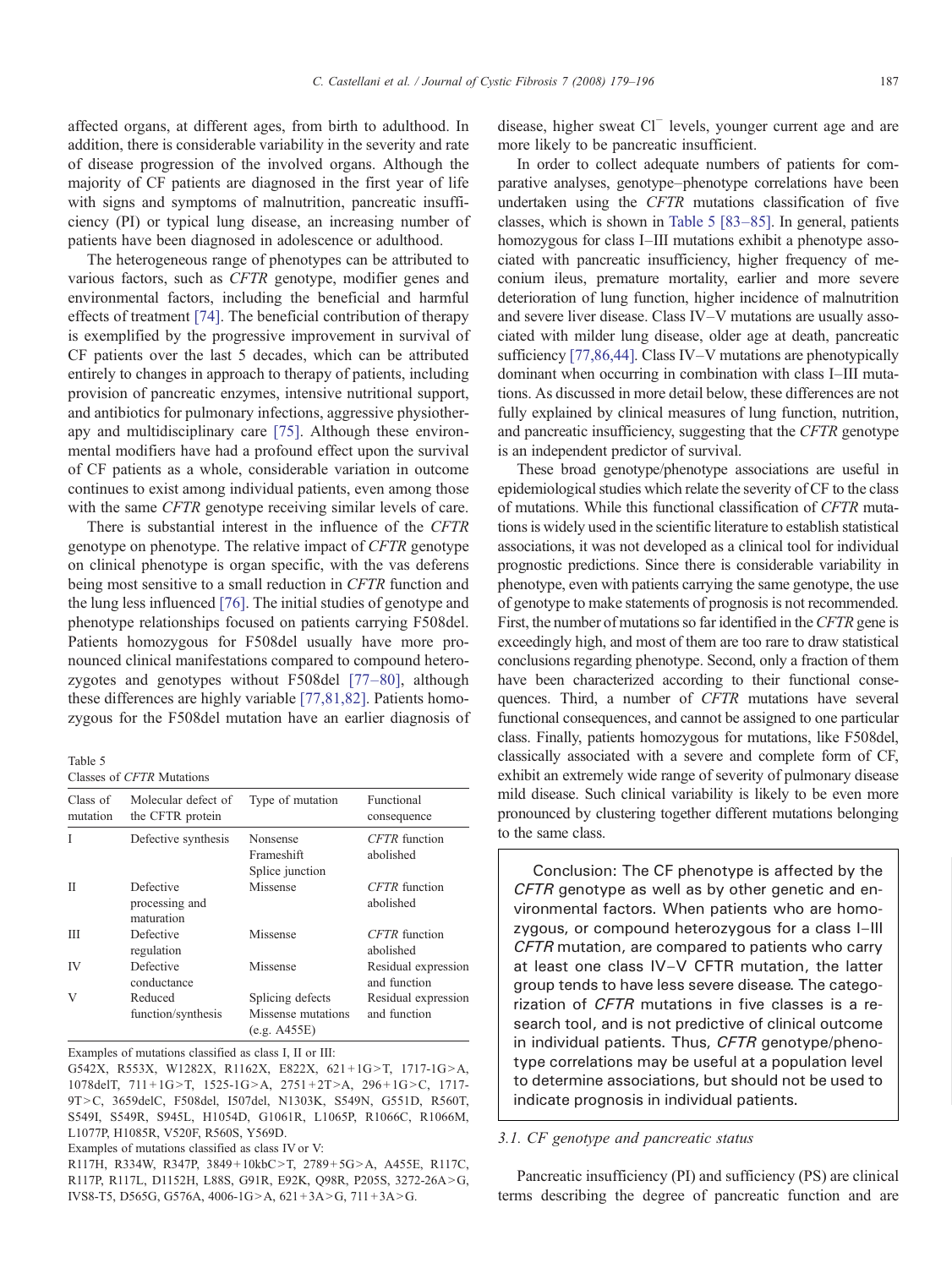determined by measurement of fat absorption. Pancreatic insufficiency occurs when less than 2% of the exocrine pancreas is functioning, which gives rise to fat malabsorption, thereby requiring exogenous pancreatic enzyme replacement therapy. Pancreatic sufficiency means that the residual exocrine pancreatic function is sufficiently preserved to allow normal fat absorption and therefore enzyme replacement is not required. Pancreatic status is measured by fecal fat, fecal elastase, serum trypsinogen, or quantitative studies of the pancreas. The presence of clinical symptoms suggestive of malabsorption is not an accurate way to determine pancreatic status [\[87\]](#page-16-0).

There is a strong relationship between CF genotype and pancreatic status: Class I–III mutations (also called "severe" mutations) are associated with pancreatic insufficiency, and

| Table 6 |  |  |                                                     |
|---------|--|--|-----------------------------------------------------|
|         |  |  | Main CFTR mutations as related to pancreatic status |

| <b>R117H</b><br>R347P**<br>$3849 + 10kbC > T$<br>A455E<br>R334W**<br>G178R<br>R352Q<br><b>R117C</b><br>$3272 - 26A > G$<br>$711 + 3A > G$<br>D110H<br>D565G<br>G576A<br>$1078$ del $T$<br>D1152H<br>L206W<br>$1898 + 1G > T$<br>V232D<br>D1270N | Usually PI associated mutations | Usually PS associated mutations |
|-------------------------------------------------------------------------------------------------------------------------------------------------------------------------------------------------------------------------------------------------|---------------------------------|---------------------------------|
|                                                                                                                                                                                                                                                 | F508del                         |                                 |
|                                                                                                                                                                                                                                                 | G542X                           |                                 |
|                                                                                                                                                                                                                                                 | G551D                           |                                 |
|                                                                                                                                                                                                                                                 | N1303K                          |                                 |
|                                                                                                                                                                                                                                                 | W1282X                          |                                 |
|                                                                                                                                                                                                                                                 | R553X                           |                                 |
|                                                                                                                                                                                                                                                 | $621 + 1G > T$                  |                                 |
|                                                                                                                                                                                                                                                 | $1717 - 1G > A$                 |                                 |
|                                                                                                                                                                                                                                                 | R <sub>1162</sub> X             |                                 |
|                                                                                                                                                                                                                                                 | 1507del                         |                                 |
|                                                                                                                                                                                                                                                 | 394delTT                        |                                 |
|                                                                                                                                                                                                                                                 | $G85E*$                         |                                 |
|                                                                                                                                                                                                                                                 | <b>R560T</b>                    |                                 |
|                                                                                                                                                                                                                                                 |                                 |                                 |
|                                                                                                                                                                                                                                                 | 3659delC                        |                                 |
|                                                                                                                                                                                                                                                 |                                 |                                 |
|                                                                                                                                                                                                                                                 | $711 + 1G > T$                  |                                 |
|                                                                                                                                                                                                                                                 | 2183AA > G                      |                                 |
|                                                                                                                                                                                                                                                 | $3905$ insT                     |                                 |
|                                                                                                                                                                                                                                                 | S549N                           |                                 |
|                                                                                                                                                                                                                                                 | 2184delA                        |                                 |
|                                                                                                                                                                                                                                                 | Y122X                           |                                 |
|                                                                                                                                                                                                                                                 | $1898 + 5G > T$                 |                                 |
|                                                                                                                                                                                                                                                 | $3120 + 1G > A$                 |                                 |
|                                                                                                                                                                                                                                                 | E822X                           |                                 |
|                                                                                                                                                                                                                                                 | $2751 + 2T > A$                 |                                 |
|                                                                                                                                                                                                                                                 | $296+1G > C$                    |                                 |
|                                                                                                                                                                                                                                                 | R1070Q-S466X*                   |                                 |
|                                                                                                                                                                                                                                                 | R1158X                          |                                 |
|                                                                                                                                                                                                                                                 | W496X                           |                                 |
|                                                                                                                                                                                                                                                 | $2789 + 5G > A^*$               |                                 |
|                                                                                                                                                                                                                                                 | $2184$ ins $A$                  |                                 |
|                                                                                                                                                                                                                                                 | $1811 + 1.6kbA > G$             |                                 |
|                                                                                                                                                                                                                                                 | $1898 + 1G > A$                 |                                 |
|                                                                                                                                                                                                                                                 | $2143$ del $T$                  |                                 |
|                                                                                                                                                                                                                                                 | $1811 + 1,6kbA > G$             |                                 |
|                                                                                                                                                                                                                                                 | R1066C                          |                                 |
|                                                                                                                                                                                                                                                 | Q890X                           |                                 |
|                                                                                                                                                                                                                                                 | $2869$ insG                     |                                 |
|                                                                                                                                                                                                                                                 | K710X                           |                                 |
| 1609delCA                                                                                                                                                                                                                                       |                                 |                                 |

PS/PI classification is based on an apparent consensus from literature or from unpublished reports.

⁎may also be associated with PS.

⁎⁎may also be associated with PI.

Class IV and V mutations (also called "mild" mutations) with pancreatic sufficiency. A class I–III allele, if paired with another class I–III allele, is associated with PI but the presence of one class IV or V allele is usually enough to confer PS [\[88\]](#page-16-0).

These correlations are not absolute, and some mutations may be associated with either pancreatic sufficiency or insufficiency. Patients identified by neonatal screening and who carry class I– III mutations on both alleles may be pancreatic sufficient at diagnosis, but develop PI within the first 1–2years of life [\[89\]](#page-16-0). Later in life, although most patients appear to maintain PS for many decades, a small percentage of patients with pancreatic sufficiency appear to develop insufficient digestive function as they grow older. Recurrent acute pancreatitis or chronic pancreatitis is seen in 20% of PS patients, and PI can result from the repeated inflammatory parenchymal damage [\[90\]](#page-16-0).

Table 6 lists the pancreatic status associated with the most frequent CFTR mutations.

Conclusion: Patients who carry class I–III mutations on both alleles are likely to be pancreatic insufficient, whereas those carrying at least one class IV–V CFTR mutation has a high probability of being pancreas sufficient. Pancreatic sufficient patients tend to have better nutritional status, but are also at significant risk for developing pancreatitis.

## 3.2. CF genotype and pulmonary involvement

The lung has the greatest variability of disease severity of all organs involved in CF. Modifier genes, environmental and treatment factors all play important roles [\[78,80,82,88,79,81,91](#page-15-0)–94]. CF twin and siblings studies show that the proportion of CF variance that can be attributed to genetic factors, i.e. the heritability, ranges from 0.6 to 0.8 [\[95,96\].](#page-16-0) This indicates that modifier genes are primarily responsible for variation in pulmonary disease severity in patients living in the same household.

Pulmonary phenotype of CF can be determined by pulmonary function tests (e.g.  $FEV<sub>1</sub>$ ), bacteriological markers (e.g. age at first acquisition of Pseudomonas aeruginosa, pulmonary exacerbations requiring IVantibiotics), measurement of structural changes (e.g. High Resolution Computed Tomography scores), and by survival. Since CF lung disease is progressive change over time must be taken into account. Large studies have shown that patients with Class I, II and III mutations have a steeper rate of decline in  $FEV<sub>1</sub>$  than patients who carry one Class IV or V mutation [\[97\].](#page-16-0) However, the variance in  $FEV<sub>1</sub>$  in patients within these two groups is considerable and thus prediction of progression of lung disease in individual patients is not possible [\[82\].](#page-16-0) A patient who is homozygous or compound heterozygous for class I–III CFTR mutations may present with mild lung disease. On the other hand, patients who carry at least one class IV–V mutations may present with severe disease later in life. Thus, for individual patients, it is impossible to predict reliably the severity of pulmonary disease based only on CFTR genotype.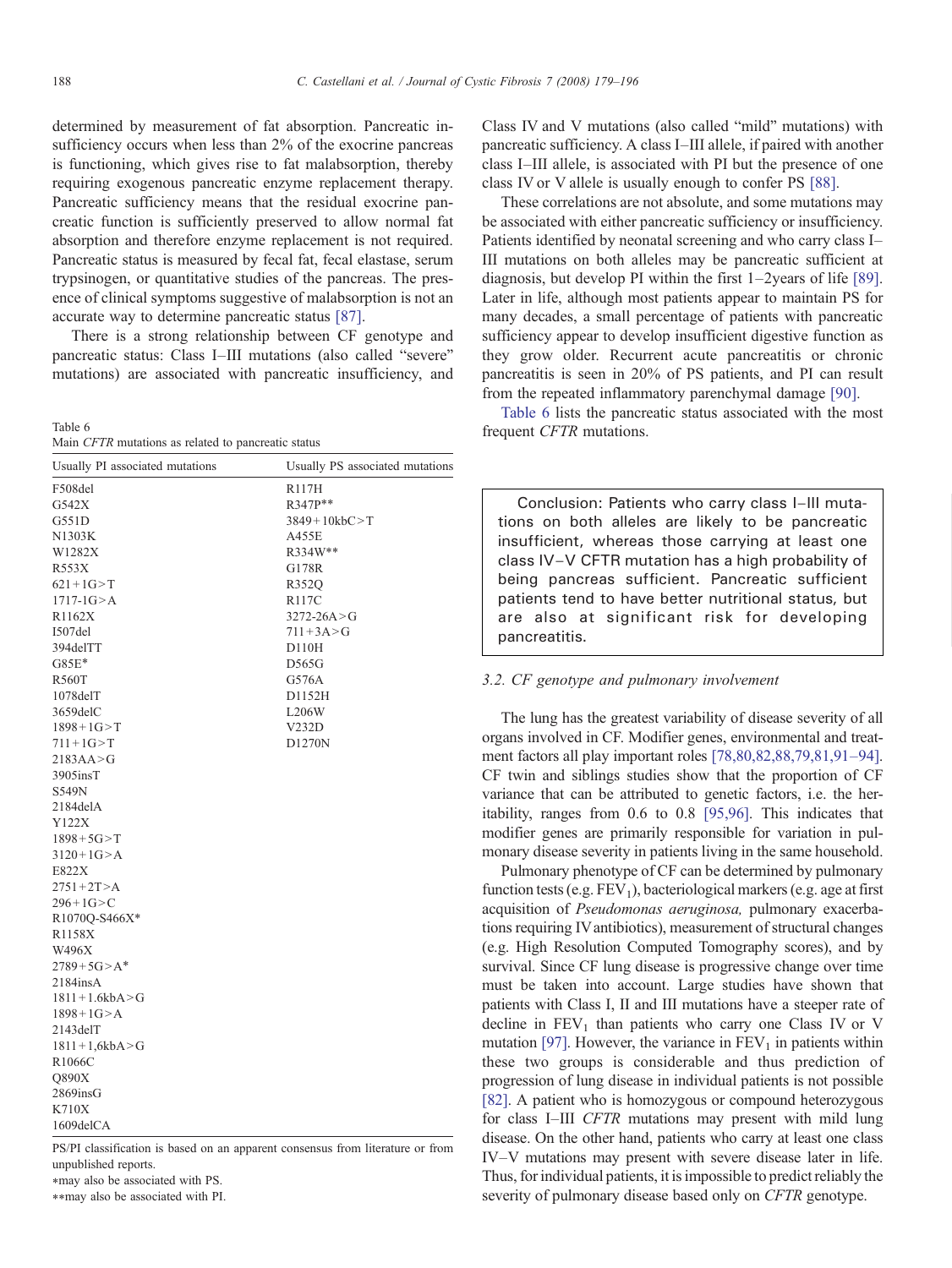Conclusion: Since the CFTR genotype is not a useful predictor of the severity of lung disease in the individual patient, it should not be used as an indicator of prognosis.

# 3.3. CF mutations and other disease manifestations

Other manifestations of CF include gastrointestinal complications, CF related diabetes, and male infertility.

# a. Gastrointestinal complications of CF.

These are mainly meconium ileus (MI), distal intestinal obstruction syndrome (DIOS), and CF liver disease. Genotype– phenotype studies of these CF complications are hampered by small sample sizes, as these complications are seen in  $5-20\%$ of CF patients, and by difficulty in determining a common definition. This is especially true for CF liver disease, which is insidious in onset, and with no commonly agreed diagnostic criteria. Nevertheless, liver disease, MI and DIOS, occur almost exclusively in patients carrying severe class I–III mutations on both alleles. However, there is no evidence of a phenotype relationship with specific gene mutations [\[98,99\].](#page-16-0) Modifier genes seem to play a prominent role in development of MI [\[100\]](#page-16-0) and CF-associated liver disease [\[101\].](#page-16-0)

### b. Diabetes

The prevalence of CF-related diabetes (CFRD) increases with patient age with an overall prevalence of  $\sim$  5%. Around 15–20% of CF adults have CFRD, almost exclusively PI patients, and thus diabetes is strongly associated with Class I, II and III mutations [\[98,102\]](#page-16-0).

#### c. Male infertility

Obstructive azoospermia is present in the greatest majority of male patients with CF [\[103,104\],](#page-16-0) mainly because of congenital bilateral absence of the vas deferens (CBAVD), but also following other obstructive anatomic abnormalities [\[105\]](#page-16-0). CFTR is very important in the normal development of the vas deferens, as relatively minor disruption of CFTR function appears to cause CBAVD. Fertile CF men often carry the  $3849 + 10 \text{kbC}$ T mutation. This correlation is very strong and does allow prediction of infertility in men with CF who carry mutations other than  $3849+10kbC>T$ .

Conclusion: There is no correlation between any specific CFTR mutation and meconium ileus, DIOS, liver disease, and CF related diabetes. These manifestations almost never occur in the presence of a PS mutation.

## 3.4. CFTR mutations in the context of CFTR-related disorders

The best studied CFTR-related disorders are CBAVD and other forms of obstructive azoospermia, recurrent acute or chronic pancreatitis, and diffuse bronchiectasis [106–[108\].](#page-16-0) A prevalence of CFTR mutations higher than expected in the general population has been reported also in rhinosinusitis, allergic bronchopulmonary aspergillosis, and sclerosing cholangitis [\[44,109](#page-15-0)–112].

To assess the association between CFTR mutations and these disorders is often difficult. The prevalence of CFTR mutations depends on the number of mutations tested (e.g. a limited panel or full gene sequencing) and on patients' selection criteria. Besides, these clinical entities may have other non CFTR etiologies.

# a. Congenital bilateral absence of the vas deferens

Obstructive azoospermia, in which CBAVD is the most common phenotype, is an important cause of infertility and accounts for 1–5% of male infertility. The molecular basis of this condition has been investigated by several groups worldwide with common findings [\[39,106,107,113](#page-15-0)–115,116,117]. Shortly after the discovery of the CFTR gene, Dumur et al. showed that a large proportion of sterile men with CBAVD carried F508del [\[106\].](#page-16-0) Later studies determined that 80-90% of men with CBAVD carry at least one and 50–60% have two CFTR mutations (including the T5 variant). For those men with 2 CFTR mutations, usually one is CF-causing, and the other is a CFTR-related disorder associated mutation. The F508del mutation is found in 40% of CBAVD patients, followed by the T5 variant in about 35% [\[39,62,107,115,116,118,119\]](#page-15-0). R117H was also frequently reported (about 30%) in these patients [\[107\]](#page-16-0), usually in association with the T7 variant [\[63\].](#page-15-0)

## b. Pancreatitis

The evidence of an association of CFTR mutations with CBAVD led Sharer and Cohn to evaluate the possible role of CFTR in chronic pancreatitis and to show that the frequency of a single mutation was 11 fold greater than the expected frequency in a control population [\[113,114\].](#page-16-0) These data were confirmed later by different groups with a frequency of about 30% of chronic pancreatitis patients carrying one CFTR mutation and 10–15% being compound heterozygotes [120–[124\]](#page-16-0). F508del was the most common severe mutation with the T5 variant, R117H-T7, L206W, D1152H, R1070Q, R347H, R334W, and  $2789+5G>A$  also seen.

# c. Bronchiectasis

CFTR mutations were found in 10–50% of series of patients with idiopathic bronchiectasis [\[108,125](#page-16-0)–130] This variability may be due to the more heterogeneous nature of bronchiectasis and may depend upon how exhaustive was the search for other etiologies. Although the specific CFTR mutations were similar to those seen in men with CBAVD, fewer patients were found to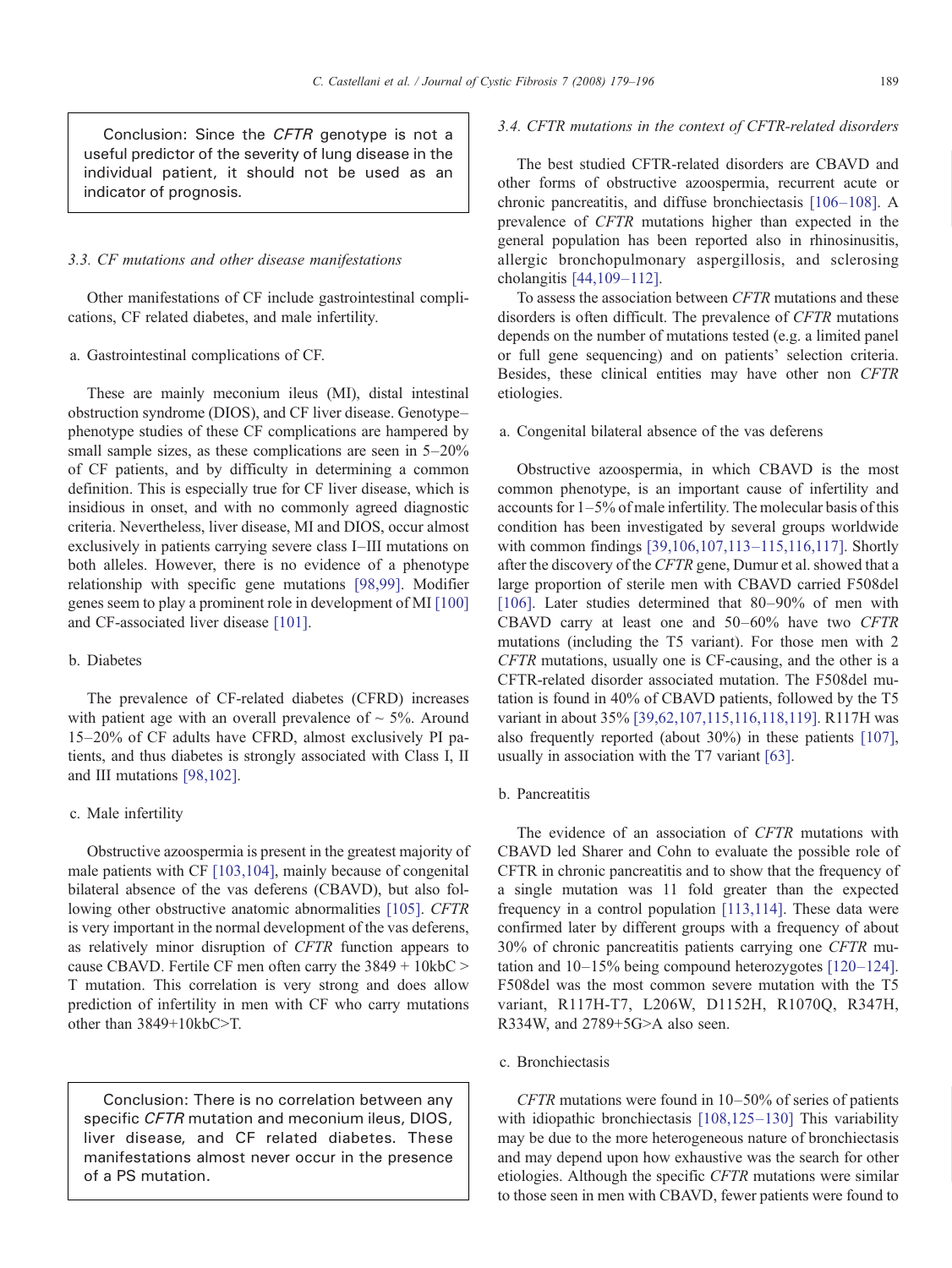be compound heterozygotes. If the patient is a compound heterozygote, only one mutation is a CF-causing mutation.

Conclusion: A frequency of CFTR mutations higher than in the general population is found in individuals with clinical presentations that do not fulfill the diagnostic criteria of CF, thus called CFTRrelated disorders. CF-causing mutations can be detected, but not in both CFTR genes.

# 3.5. Modifier genes

Identification of genetic modifiers and determination of their clinical effect on CF is expected to become an integral part of assessing disease prognosis, and in some cases may lead to alternative approaches to therapy. Over 30 studies on CF modifier genes have been published since 1998. Most of these studies ascertained very small populations and have not been replicated. Consequently, there have been a number of diverse and contradictory conclusions. The current strategy to clarify this area is to conduct studies on modifiers in large CF patient or family cohorts, in order to increase statistical power of association analyses for various CF clinical traits and specific covariates.

In spite of some discordance in the most representative studies results [131–[135\],](#page-17-0) a few genes are well-proven to be CF modifiers (TGFbeta1, MBL2). More research has to be done on these and other putative CF modifiers, and therefore caution has to be exercised in interpreting these results. We do not know yet whether the heritability of CF lung disease variation is due to a few genes having major effects, or many genes with minor effects, or some combination of the two. The present level of knowledge does not allow us to use the results so far achieved in a clinical context. However it is anticipated that advances in this area of CF research will provide a basis for prognostic and therapeutic applications for CF management in the not distant future.

Conclusion: Modifier candidate gene studies have so far identified alleles of real but apparently minor effect. At present time, it does not seem appropriate to test routinely for modulating mutations/genes, as there is no clear clinical relevance, nor therapeutic implications.

## 4. Communication of the analysis results

CFTR mutation analysis is among the most common tests in molecular genetics laboratories. In spite of the frequency of the test, considerable differences exist in the extent of mutation testing. The way in which the clinician interprets the report will have a major impact on the further clinical management of the tested individual and his family. Therefore it is crucial that the results are presented in a clear and unambiguous way. Different entities, including the International Organization for Standardization [\[136\]](#page-17-0), the Organization for Economic Co-operation and Development (OECD) [\[137\],](#page-17-0) and some scientific societies [\[138,139\]](#page-17-0) have drafted guidelines describing the information that should be included in the molecular genetics laboratory report to ensure that clinicians and patients receive adequate and understandable information.

It is important that the information flows from the laboratory to the clinician, and also from the clinician to the molecular genetics laboratory. In fact, depending on the indications for testing, the analysis and the report will have to be adapted as to include information pertaining specifically to the reasons why the test was requested, and what its potential clinical utility is.

## 4.1. From the clinician to the molecular analysis laboratory

The Best Practice Guidelines for Reporting Molecular Testing Results included in the OECD guidelines for Molecular Testing [\[137\]](#page-17-0) states that "as the utility of a genetic test report is often dependent on the accuracy and adequacy of information provided to the laboratory, a request for genetic testing should include all information necessary for the laboratory to perform appropriate testing and interpret results".

These general guidelines also apply to CF genetic testing. It is very important for the molecular genetic laboratory to obtain information on the ethnicity of the individual to be tested, and clear indications for testing, before proceeding to the analysis. This information will help the molecular genetic laboratory to employ the best possible "targeted" diagnostic protocol. Mutations which are found in CFTR-related disorders, like CBAVD or chronic idiopathic pancreatitis, may be different from those in PI CF. Similarly, some mutations may be rare in the local population, but relatively frequent in other ethnic groups.

The indications for testing can be reduced to confirming a clinically proven CF, investigating a suspicion of CF or of a CFTR-related disorder, and prenatal diagnosis. When testing is requested to investigate the possibility of CF, it may be useful to indicate to the laboratory how strong is the evidence so far collected in favour of CF. Usually, the lower is the mean sweat chloride concentration, the less likely it is to find any mutation in the CFTR gene. However, a single CF-causing mutation found by a standard panel together with CF clinical features are highly correlated with the presence of a second deleterious mutation, detectable by more extensive analysis [\[140\]](#page-17-0).

Conclusion: Integration of clinical and molecular findings is of paramount importance.Laboratories should request information about race/ethnicity, family history, and reason for testing.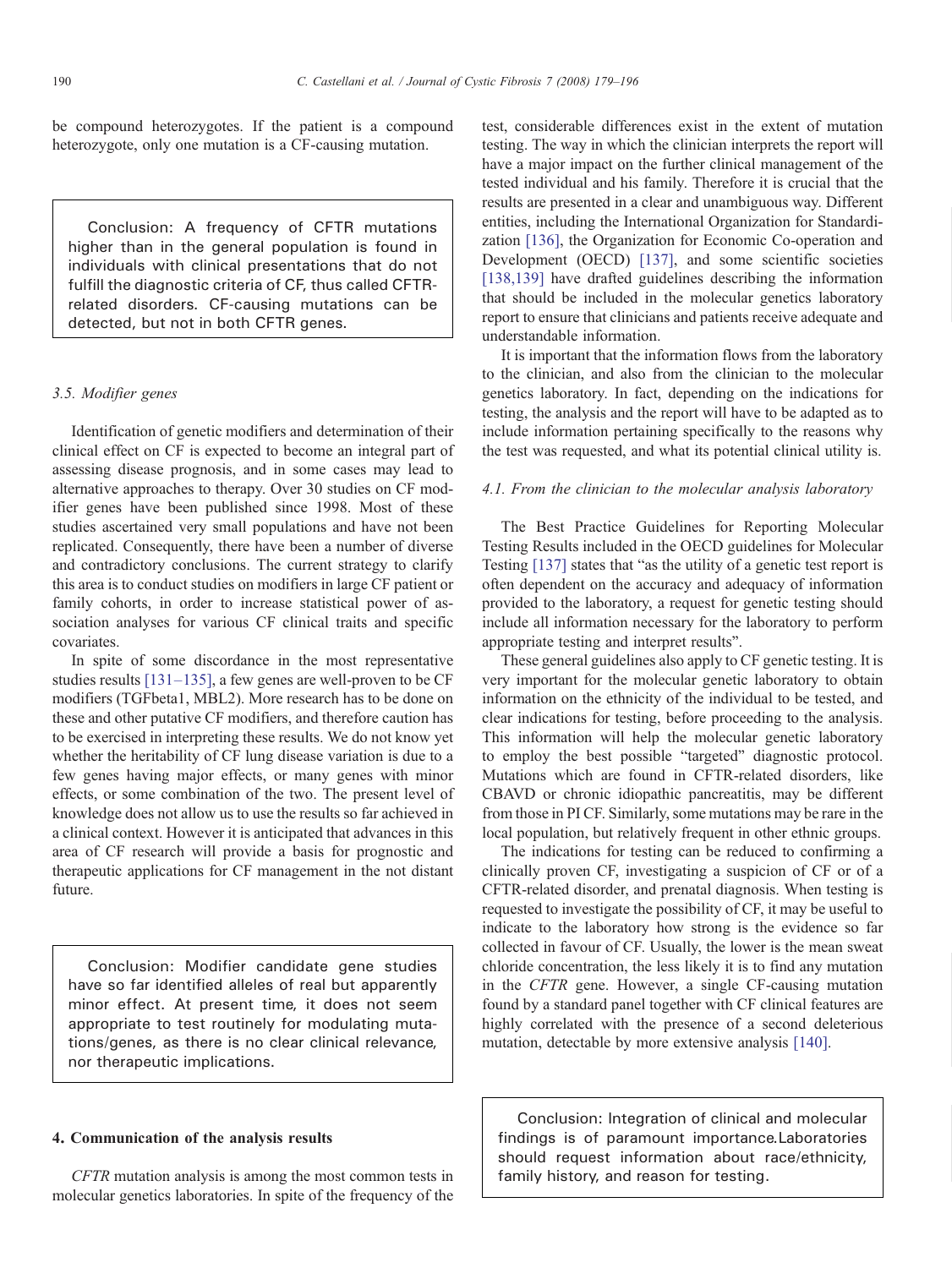<span id="page-12-0"></span>Table 7

Check-list for a standard report

✓Laboratory identifiers; (ISO accreditation/certification number if allowed and applicable)

 $\sqrt{\text{Title}}$ , date

- ✓Name of patient (at least two identifiers; hospital number, sample number, etc) ✓Date of birth, gender
- ✓Place of birth/ethnic origin
- ✓Nature of the sample and arrival date
- If the DNA is already extracted, name and address of the lab that extracted the DNA
- ✓Name and address of the referring physician
- $\blacktriangleright$ Indication for testing or question to be answered
- ✓Test performed, list of mutations tested, sensitivity (mutation detection rate), methods used (in brief)
- ✓Result

Formal genotype

- Interpretation of result in simple language, including:
- Whether the diagnosis has been confirmed
- Whether counselling and/or further testing is required
- Implications for family members
- Need for further testing for additional mutations based on clinical or genetic motifs
- References to scientific publications
- ✓Signature of lab director, visa/signature of second person (can be electronic) ✓Laboratory's standard phrase concerning reproduction of report and scope of results.
- $\blacktriangleright$ Numbering of pages (1 of 1 ...)

Adapted from the recommendations of the Swiss Society of medical genetics (Best practice guidelines on reporting in molecular genetic diagnostic laboratories in Switzerland, 2003) and the quality criteria for reporting of the CF European Network [\[31\]](#page-14-0).

## 4.2. From the molecular analysis laboratory to the clinician

A complete written report should always conclude the testing [\[137\].](#page-17-0) The person tested should also receive either a copy of the original laboratory report, or the report will be included in a more comprehensive report of the genetic counselling session or of the hospitalization.

Test results should be reported using the terminology described above: disease-causing mutations, mutations of uncertain clinical relevance, and mutations of unknown clinical relevance. Polymorphisms or mutations with no clinical relevance may be misinterpreted by the clinician or the patient, and should not be mentioned in the report. A statement to this effect should be placed in every report.

The clinical relevance and the consequences of the molecular findings for the individual, and for his/her family should be explained. The information provided should be clear and concise, as too much information may confuse the exact meaning of the result. Referral to a physician belonging to a CF centre or with experience in the care of CF and/or to a genetic counsellor for additional information as well as for further diagnostic work up may be more appropriate.

Laboratories should provide estimated clinical sensitivity and specificity. Clinical sensitivity is defined as the proportion of individuals who have CF and who also have a positive CF test with two identifiable CF-causing mutations. Currently, most laboratories will merely rely on published reports. For example, the panel of 23 mutations proposed by the ACMG will identify about 88% of carriers in Caucasians. Thus, about 77% (88%  $\times$ 88%) of Caucasians with CF (or the same proportion of carrier couples) will have a positive test result (two mutations identified). In case one or no mutation is identified in a CF patient, laboratories should comment on the feasibility of

Table 8

An example of a molecular CF report (modified from a CF network EQA form <http://www.cfnetwork.be/>)

|                           | $XX-0X-200X$                                                 |
|---------------------------|--------------------------------------------------------------|
| Doctor X                  |                                                              |
| Street X                  |                                                              |
| City, Country X           |                                                              |
| Name:                     | Molecular genetic analysis for cystic fibrosis<br>Gary BRAUN |
|                           | 20-06-2006                                                   |
| Date of birth:<br>Gender: | Male                                                         |
|                           |                                                              |
| Place of birth:           | Hamburg, Germany                                             |
| Ethnic origin:            | Caucasian: mother from Brittany, father from Germany         |

| Reason for referral: | Failure to thrive, chronic diarrhea, two episodes |
|----------------------|---------------------------------------------------|
|                      | of bronchiolitis and a positive sweat test        |
| Sample received:     | 3-06-2007                                         |
| Sample type:         | <b>DNA</b>                                        |
| Sample number:       | MUCO-412                                          |
|                      |                                                   |

Result Compound heterozygote G551D/R553X

#### Interpretation

This results shows that Gary Braun is a compound heterozygote for two different cystic fibrosis mutations. This result confirms the diagnosis of cystic fibrosis.

#### Comments

- Cystic fibrosis is an autosomal recessive disorder and therefore both parents of the affected child should be carriers of the disease. It is thus suggested that the parents' DNA should be tested to establish carrier status and origin of each mutation. Once carrier detection is confirmed, this couple has a 25% risk to have an affected child in each pregnancy. Prenatal diagnosis is therefore feasible in this pregnancy and in every subsequent pregnancy of this couple. Since this is an inherited disease, screening for carrier status of other members of their families may also be offered.
- The parents of the patient and their families should consult with the referring doctor and a genetic counselor.

#### Molecular biologist Director

Mutations have been classified according to GenBank Accession Number NM\_000492. Nucleotide 1 has been counted as the first nucleotide of transcription leading to nucleotide 133 being the first nucleotide of the translation initiation codon.

The method used: INNO-LiPA CFTR19 and 17 +Tn update (reverse dot blot) Mutations screened for: F508del, I507del, G542X, 1717-1G>A, G551D,

R553X, R560T, Q552X, W1282X, S1251N, 3905insT, N1303K, CFTRdele2,3,  $711 + 1G > T$ ,  $3272-26A > G$ ,  $1898 + 1G > A$ ,  $1148T<sup>*</sup>$ ,  $3199$ del6, 3120 + 1G > A, 394delTT, G85E, E60X, 621 + 1G > T, R117H, 1078delT, R347P, R334W, 2143delT, 2183AA>G, 2184delA, 711+5G>A, R1162X, 3659delC, 3849+10kbC>A, A455E, T5, T7, T9 (\*I148T is a neutral polymorphism and does not cause CF disease)

The mutation detection rate is about 90% for the North European Caucasian population and  $\leq 70\%$  for South European Caucasians.

Page 1/1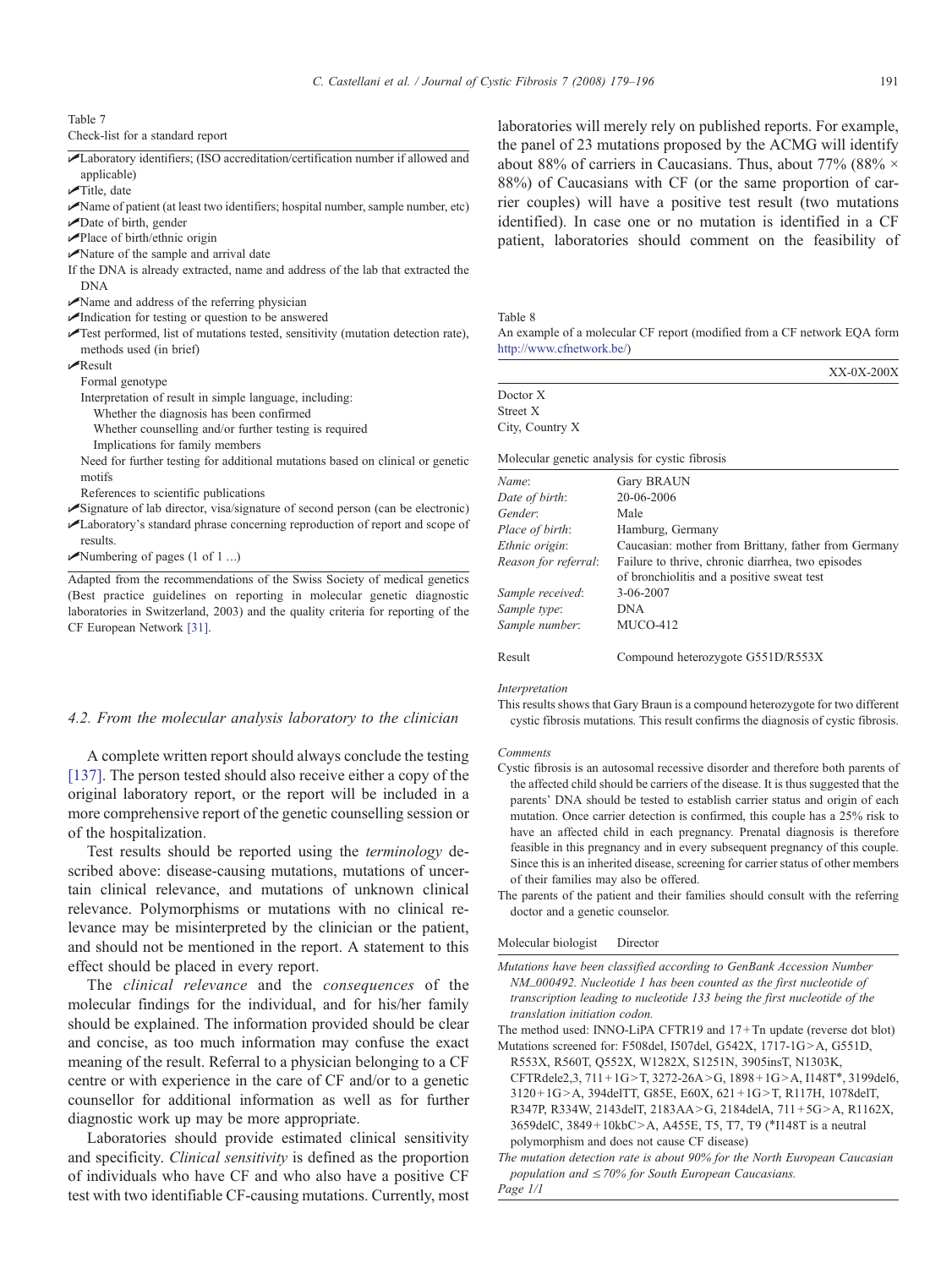further testing. Laboratories should also be able to provide estimated clinical sensitivities for other defined racial/ethnic groups that may be tested. Clinical specificity can be defined as the proportion of negative test results among individuals who do not have CF. Analytical error or variable expressivity of certain mutations can reduce the clinical specificity of the test. Although the clinical expression of most of the commonly tested mutations is known to be highly consistent with a classic CF phenotype, there may be some exceptions. For example, the R117H mutation may produce a quite variable clinical phenotype.

Large intragenic CFTR gene deletions and benign variants can lead to incorrect assignment of homozygosity when a mutation is present at the same site on the second allele.

Parental testing to confirm homozygosity is always recommended.

For neonatal screening results, the report will be made available according to the procedures established regionally or nationally for neonatal screening.

Conclusion: A standard molecular analysis laboratory report should be provided for all diagnostic analysis for CF. A check-list for a standard molecular analysis laboratory report and an example of a typical report are shown in [Tables 7 and 8](#page-12-0).

#### 4.3. Mutation nomenclature

Mutation nomenclature needs to be accurate and unambiguous. However, the effort of producing a reliable nomenclature has led, in recent years, to wide disparities in the naming of DNA sequence variants. The traditional mutation nomenclature is currently used in the vast majority of research papers, and in the CFGAC Mutation Database. More recently, a completely different nomenclature has been recommended by the Human Genome Variation Society (HGVS) (Human Genome Variation Society. Nomenclature for the description of sequence variations) [\[141\].](#page-17-0) HGVS is an international body for defining gene variation nomenclature under the umbrella of the Human Genome Organization (HUGO) and the International Federation of Human Genetics Societies (IFHGS). HGVS nomenclature is still evolving. The simultaneous use of 'traditional' versus 'HGVS' nomenclature is a potential source of confusion, both in the laboratory and the clinical setting. In this regard, the Cystic Fibrosis European Network has produced the following statement: "It is recommended that the symbol  $\Delta$  is not used, but F508del and I507del are used instead. At present, we advise using the mutation names of the routinely and widely used CFTR mutation database [\[4\].](#page-14-0) If HGVS nomenclature is used, reference should be made to the 'traditional' mutation names, to avoid confusion for the referring clinician. HGVS nomenclature can be included in a footnote, if a laboratory considers it essential." [\[34\]](#page-14-0). Presently, the parallel HGVS nomenclature will be incorporated into the CFGAC Mutation Database.

Conclusion: Many frequently observed mutations have historical names which do not comply with the HGVS recommendations. Currently most clinicians are familiar with the historical names. Therefore, at present adoption of the standardised system will inevitable result in confusion. It is recommended that laboratory reports include HGVS nomenclature in addition to the traditional name.

## 4.4. Carrier testing and carrier screening

CF carrier testing is advised in relatives of a person with CF or in the partner of a CF carrier who is planning to have children [\[142\]](#page-17-0). Carrier testing of children should be deferred until the child is old enough to make an informed decision about the implications of genetic analysis [\[143\]](#page-17-0). In several countries, population carrier testing is also offered to individuals or couples with no family history of CF. For over the counter or direct to consumer testing, pre-test information should be given to the individual being tested and genetic counselling should be made available to him/her to review the exact meaning of the result. In this regard, more information about CF testing should be made available to the general public to prepare them to better understand the relevance and impact of testing. Software programs that teach people about the potential value and limitations of the CF carrier testing may offer some useful insights. Population screening for CF carriers should conform to the same basic quality principles as those which apply for the testing of individuals.

# 5. Conflict of interest statement

None of the authors has any financial or personal relationship that could inappropriately influence the content of this manuscript.

# 6. Consensus participants

Benny Assael, Italy; Cristina Bombieri, Italy; Aaron Brown, UK; Teresa Casals, Spain; Jean-Jacques Cassiman, Belgium; Carlo Castellani, Italy; Mireille Claustres, France; Harry Cuppens, Belgium; Garry R. Cutting, USA; John Dodge, UK; Iolo Doull, UK; Peter Durie, Canada; Stuart Elborn, UK; Philip Farrell, USA; Claude Ferec, France; Emmanuelle Girodon, France; Marie Johannesson, Sweden; Batsheva Kerem, Israel; Eitan Kerem, Israel; Mike Knowles, USA; Milan Macek Jr, Czech Rep.; Anne Munck, France; Pier Franco Pignatti, Italy; Dragica Radojkovic, Serbia; Paolo Rizzotti, Italy; Martin Schwarz, UK; Manfred Stuhrmann, Germany; Elizabeth Tullis, Canada; Maria Tzetis, Greece; Julian Zielenski, Canada.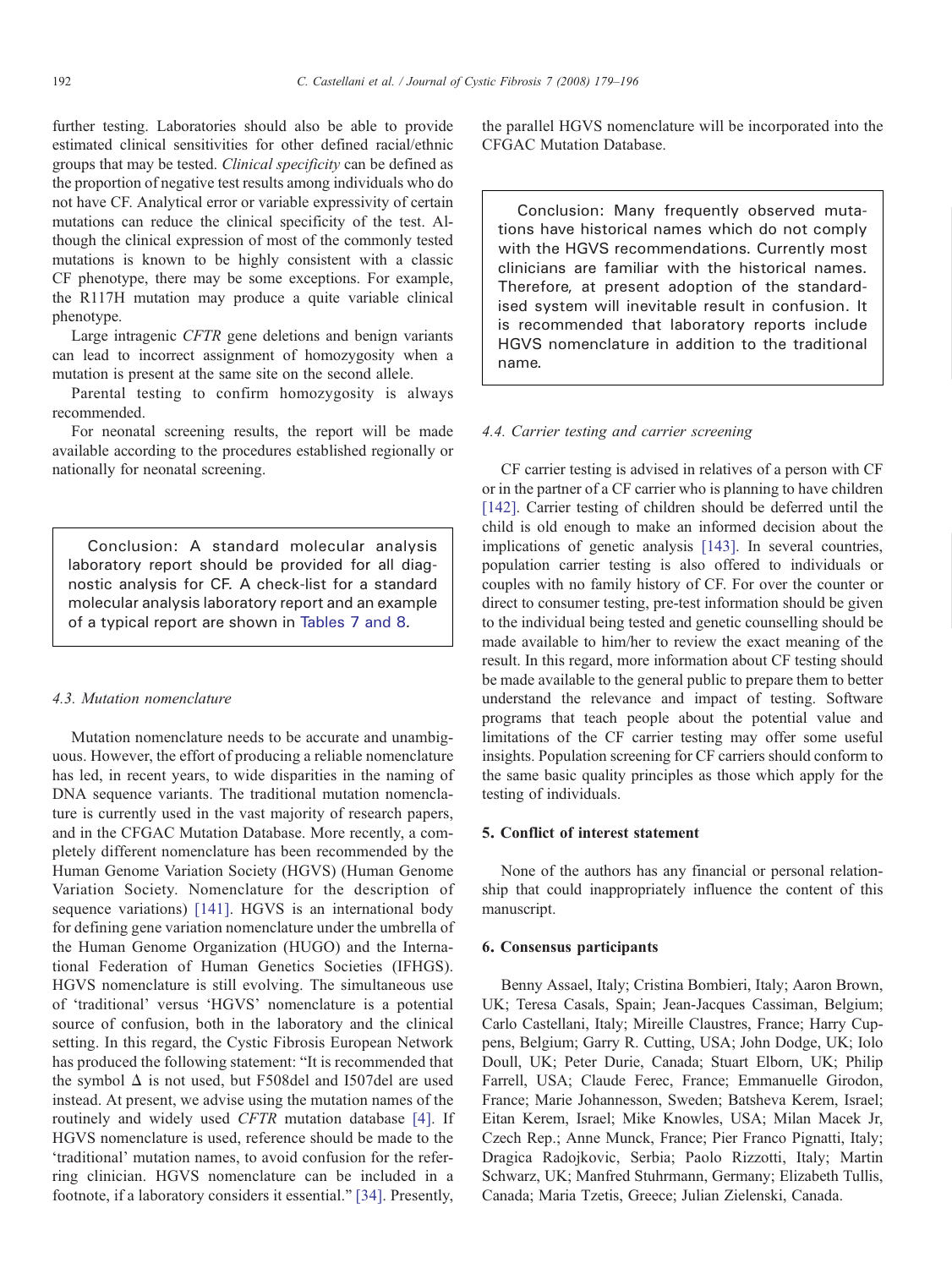#### <span id="page-14-0"></span>Acknowledgements

The organizers of the Consensus Conference would like to thank all CF organizations and commercial companies which supported the meeting: UK CF Trust, US CF Foundation, Canadian CF Foundation, Chiesi Farmaceutici, Abbott Diagnostics, Solvay, Nuclear Laser Medicine, Innogenetics, Pheno, AOP Orphan, and Genome Canada through OGI. MM has been supported by VZNFM 00064203.

## References

- [1] Rommens JM, Iannuzzi MC, Kerem B, Drumm ML, Melmer G, Dean M, et al. Identification of the cystic fibrosis gene: chromosome walking and jumping. Science 1989;245:1059–65.
- [2] Riordan JR, Rommens JM, Kerem B, Alon N, Rozmahel R, Grzelczak Z, et al. Identification of the cystic fibrosis gene: cloning and characterization of complementary DNA. Science 1989;245:1066–73.
- [3] Kerem B, Rommens JM, Buchanan JA, Markiewicz D, Cox TK, Chakravarti A, et al. Identification of the cystic fibrosis gene: genetic analysis. Science 1989;245:1073–80.
- [4] Cystic Fibrosis Mutation Database. [www.genet.sickkids.on.ca/cftr.](http://www.genet.sickkids.on.ca/cftr)
- [5] Serre JL, Simon-Bouy B, Mornet E, Jaume-Roig B, Balassopoulou A, Schwartz M, et al. Studies of RFLP closely linked to the cystic fibrosis locus throughout Europe lead to new considerations in population genetics. Hum Genet 1990;84:449–54.
- [6] Morral N, Bertranpetit J, Estivill X, Nunes V, Casals T, Giménez J, et al. The origin of the major cystic fibrosis mutation (delta F508) in European populations. Nat Genet 1994;7:169–75.
- [7] Estivill X, Bancells C, Ramos C. For the BIOMED CF mutation analysis consortium. Geographic distribution and regional origin of 272 cystic fibrosis mutations in European populations. Hum Mutat 1997;10: 135–54.
- [8] Kanavakis E, Efthymiadou A, Strofalis S, Doudounakis S, Traeger-Synodinos J, Tzetis M. Cystic fibrosis in Greece: Molecular diagnosis, haplotypes, prenatal diagnosis and carrier identification amongst high-risk individuals. Clin Genet 2003;63:400–9.
- [9] Yallouros PK, Neocleous V, Zeniou M, Adamidou T, Costi C, Christophi C, et al. Cystic fibrosis mutational spectrum and genotypic/phenotypic features in Greek-Cypriots, with emphasis on dehydration as presenting symptom. Clin Genet 2007;71:290–2.
- [10] Radivojevic D, Djurisic M, Lalic T, Guc-Skecik M, Savic J, Minic P, et al. Spectrum of cystic fibrosis mutations in Serbia and Montenegro and strategy for prenatal diagnosis. Genet Test 2004;8:276–80.
- [11] The molecular genetic epidemiology of cystic fibrosis. Report of a joint meeting of WHO/ECFTN/ICF(M)A/ECFS [http://www.who.int/geno](http://www.who.int/genomics/publications/en/) [mics/publications/en/](http://www.who.int/genomics/publications/en/) and WHO Geneva, Human Genetics Programme WHO/HGN/CF/WG/04.02.
- [12] Lao O, Andrés AM, Mateu E, Bertranpetit J, Calafell F. Spatial patterns of cystic fibrosis mutation spectra in European populations. Eur J Hum Genet 2003;11:385–94.
- [13] Mateu E, Calafell F, Ramos MD, Casals T, Bertranpetit J. Can a place of origin of the main cystic fibrosis mutations be identified? Am J Hum Genet 2002;70:257–64.
- [14] Macek Jr M, Mackova A, Hamosh A, Hilman BC, Selden RF, Lucotte G, et al. Identification of common cystic fibrosis mutations in African-Americans with cystic fibrosis increases the detection rate to 75%. Am J Hum Genet 1997:601122–7.
- [15] Bobadilla JL, Macek Jr M, Fine JP, Farrell PM. Cystic fibrosis: a worldwide analysis of CFTR mutations—correlation with incidence data and application to screening. Hum Mutat Jun 2002;19(6):575–606.
- [16] Malone G, Haworth A, Schwarz MJ, Cuppens H, Super M. Detection of five novel mutations of the cystic fibrosis transmembrane regulator (CFTR) gene in Pakistani patients with cystic fibrosis: Y569D, Q98X, 296 + 12(T > C), 1161delC and  $621 + 2(T > C)$ . Hum Mutat 1998;11:152-7 1998.
- [17] Watson MS, Cutting GR, Desnick RJ, Driscoll DA, Klinger K, Mennuti M, et al. Cystic fibrosis population carrier screening: 2004 revision of American College of Medical Genetics mutation panel. Genet Med 2004;6:387–91.
- [18] Ferec C, Casals T, Chuzhanova N, Macek Jr M, Bienvenu T, Holubova A, et al. Gross genomic rearrangements involving deletions in the CFTR gene: characterization of six new events from a large cohort of hitherto unidentified cystic fibrosis chromosomes and meta-analysis of the underlying mechanisms. Eur J Hum Genet 2006;14:567–76.
- [19] Dörk T, Macek Jr M, Mekus F, Tümmler B, Tzountzouris J, Casals T, et al. Characterization of a novel 21-kb deletion, CFTRdele2,3(21kb), in the CFTR gene: a cystic fibrosis mutation of Slavic origin common in Central and East Europe. Hum Genet 2000;106:259–68.
- [20] Audrezet MP, Chen JM, Raguenes O, Chuzhanova N, Giteau K, Le Maréchal C, et al. Genomic rearrangements in the CFTR gene: extensive allelic heterogeneity and diverse mutational mechanisms. Hum Mutat 2004;23:343–57.
- [21] Niel F, Martin J, Dastot-Le Moal F, Costes B, Boissier B, Delattre V, et al. Rapid detection of CFTR gene rearrangements impacts on genetic counselling in cystic fibrosis. J Med Genet 2004;41:e118.
- [22] Lucarelli M, Narzi L, Piergentili R, Ferraguti G, Grandoni F, Quattrucci S, et al. A 96-well formatted method for exon and exon/intron boundary full sequencing of the CFTR gene. Anal Biochem 2006;353:226–35.
- [23] McGinniss MJ, Chen C, Redman JB, Buller A, Quan F, Peng M, et al. Extensive sequencing of the CFTR gene: lessons learned from the first 157 patient samples. Hum Genet 2005;118:331–8.
- [24] Zielenski J, Aznarez I, Onay T, Tzounzouris J, Markiewicz D, Tsui LC. CFTR mutation detection by multiplex heteroduplex (mHET) analysis on MDE gel. Methods Mol Med 2002;70:3–19.
- [25] Groman JD, Meyer ME, Wilmott RW, Zeitlin PL, Cutting GR. Variant cystic fibrosis phenotypes in the absence of CFTR mutations. N Engl J Med 2002;347:401–7.
- [26] Rowntree R, Harris A. DNA polymorphisms in potential regulatory elements of the CFTR gene alter transcription factor binding. Hum Genet  $2002:111:66-74$
- [27] Romey MC, Guittard C, Carles S, Demaille J, Claustres M, Ramsay M. First putative sequence alterations in the minimal CFTR promoter region. J Med Genet 1999;36:263–4.
- [28] Pagani F, Stuani C, Tzetis M, Kanavakis E, Efthymiadou A, Doudounakis S, et al. New type of disease causing mutations: the example of the composite exonic regulatory elements of splicing in CFTR exon 12. Hum Mol Genet 2003;12:1111–20.
- [29] Taulan M, Lopez E, Guittard C, René C, Baux D, Altieri JP, et al. First functional polymorphism in CFTR promoter that results in decreased transcriptional activity and Sp1/USF binding. Biochem Biophys Res Commun 2007;361:775–81.
- [30] Alonso MJ, Heine-Sunyer D, Calvo M, Rosell J, Giménez J, Ramos MD, et al. Spectrum of mutations in the CFTR gene in Cystic fibrosis patients of Spanish ancestry. Ann Hum Genet 2007;71:194–201.
- [31] Dequeker E, Cuppens H, Dodge J, Estivill X, Goossens M, Pignatti PF, et al. Recommendations for quality improvement in genetic testing for cystic fibrosis. Eur J Hum Genet 2000;8:S2–S24.
- [32] Dequeker E, Cassiman JJ. Genetic testing and quality control in diagnostic laboratories. Nat Genet 2000;25:259–60.
- [33] Dequeker E, Ramsden S, Grody WW, Stenzel TT, Barton DE. Quality control in molecular genetic testing. Nat Rev Genet 2001;2:717–23.
- [34] CF Network. <http://www.cfnetwork.be/>.
- [35] Rosenstein BJ, Cutting GR. The diagnosis of cystic fibrosis: a consensus statement. Cystic Fibrosis Foundation Consensus Panel. J Pediatr 1998;132:589–95.
- [36] De Boeck K, Wilschanski M, Castellani C, Taylor C, Cuppens H, Dodge J, et al. Cystic fibrosis: terminology and diagnostic algorithms. Thorax 2006;61:627–35.
- [37] Farrell PM, Rosenstein BJ, White TB, et al. Guidelines for Diagnosis of Cystic Fibrosis in newborns throwgh older adults: Cystic Fibrosis Foundation Consensus Report. Submitted for publication to J Pediatr.
- [38] Groman JD, Hefferon TW, Casals T, Bassas L, Estivill X, Des Georges M, et al. Variation in a repeat sequence determines whether a common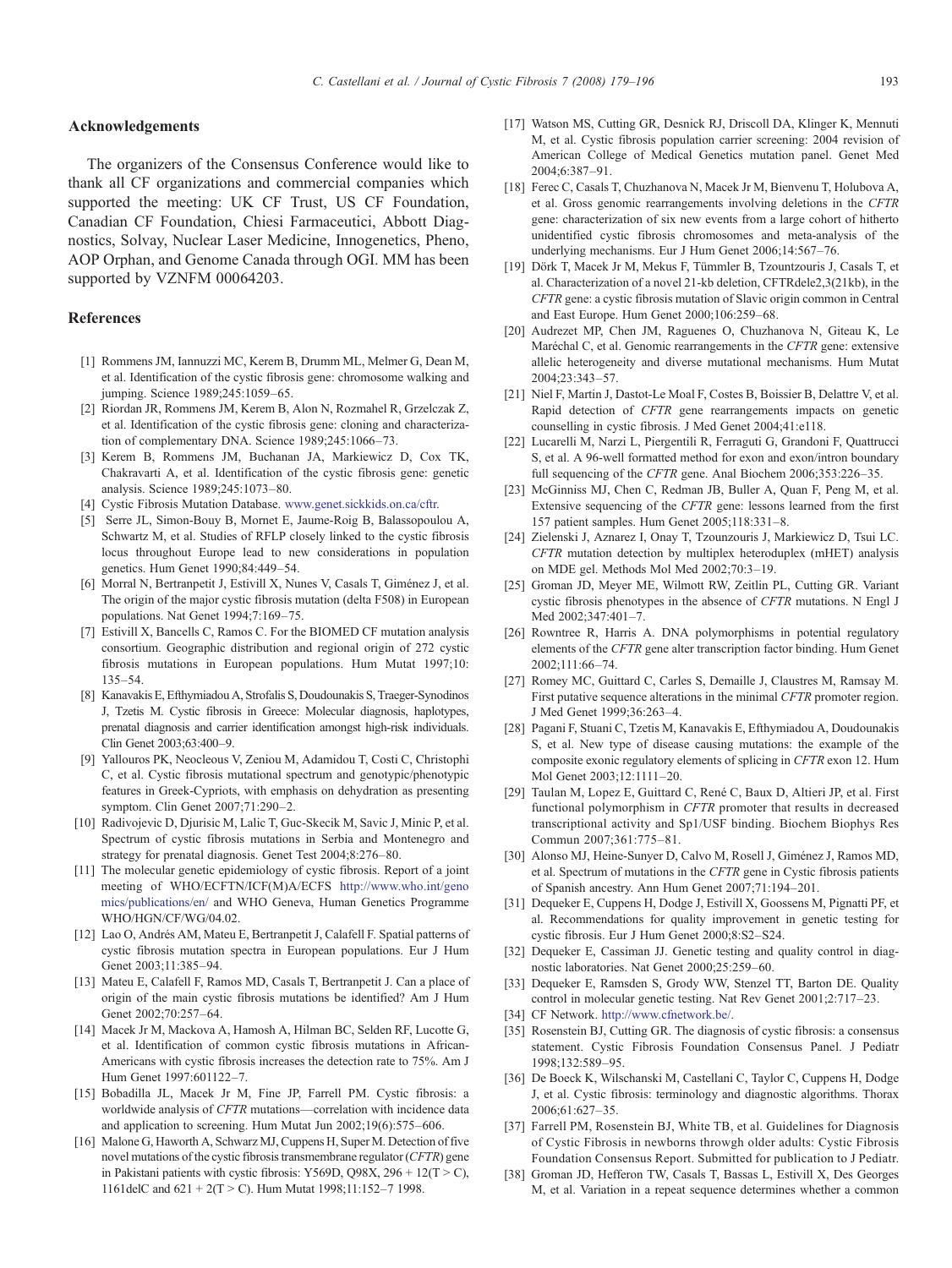<span id="page-15-0"></span>variant of the cystic fibrosis transmembrane conductance regulator gene is pathogenic or benign. Am J Hum Genet 2004;74:176–9.

- [39] Chillon M, Casals T, Mercier B, Bassas L, Lissens W, Silber S, et al. Mutations in the cystic fibrosis gene in patients with congenital absence of the vas deferens. N Engl J Med 1995;332:1475–80.
- [40] Ramalho AS, Beck S, Penque D, Gonska T, Seydewitz HH, Mall M, et al. Transcript analysis of the cystic fibrosis splicing mutation  $1525-1G > A$ shows use of multiple alternative splicing sites and suggests a putative role of exonic splicing enhancers. J Med Genet 2003;40:e88.
- [41] Zielenski J, Bozon D, Markiewicz D, Aubin G, Simard F, Rommens JM, et al. Analysis of CFTR transcripts in nasal epithelial cells and lymphoblasts of a cystic fibrosis patient with  $621 + 1G \rightarrow T$  and  $711 + 1G \rightarrow T$  mutations. Hum Mol Genet 1993;2:683–7.
- [42] Chu CS, Trapnell BC, Curristin S, Cutting GR, Crystal RG. Genetic basis of variable exon 9 skipping in cystic fibrosis transmembrane conductance regulator mRNA. Nat Genet 1993;3:151–6.
- [43] Highsmith WE, Burch LH, Zhou Z, Olsen JC, Boat TE, Spock A, et al. A novel mutation in the cystic fibrosis gene in patients with pulmonary disease but normal sweat chloride concentrations. N Engl J Med 1994;331:974–80.
- [44] Amaral MD, Pacheco P, Beck S, Farinha CM, Penque D, Nogueira P, et al. Cystic fibrosis patients with the  $3272-26A > G$  splicing mutation have milder disease than F508del homozygotes: a large European study. J Med Genet 2001;38:777–83.
- [45] Augarten A, Kerem BS, Yahav Y, Noiman S, Rivlin Y, Tal A, et al. Mild cystic fibrosis and normal or borderline sweat test in patients with the  $3849 + 10kb$  C->T mutation. Lancet 1993;342:25-6.
- [46] Kerem E, Rave-Harel N, Augarten A, Madgar I, Nissim-Rafinia M, Yahav Y, et al. A cystic fibrosis transmembrane conductance regulator splice variant with partial penetrance associated with variable cystic fibrosis presentations. Am J Respir Crit Care Med 1997;155:1914–20.
- [47] Ramalho AS, Beck S, Meyer M, Penque D, Cutting GR, Amaral MD. Five percent of normal cystic fibrosis transmembrane conductance regulator mRNA ameliorates the severity of pulmonary disease in cystic fibrosis. Am J Respir Cell Mol Biol 2002;27:619–27.
- [48] Nissim-Rafinia M, Kerem B. Splicing regulation as a potential genetic modifier. Trends Genet 2002;18:123–7.
- [49] Mak V, Jarvi KA, Zielenski J, Durie P, Tsui LC. Higher proportion of intact exon 9 CFTR mRNA in nasal epithelium compared with vas deferens. Hum Mol Genet 1997;6:2099–107.
- [50] Rave-Harel N, Kerem E, Nissim-Rafinia M, Madjar I, Goshen R, Augarten A, et al. The molecular basis of partial penetrance of splicing mutations in cystic fibrosis. Am J Hum Genet 1997;60:87–94.
- [51] Chiba-Falek O, Parad RB, Kerem E, Kerem B. Variable levels of normal RNA in different fetal organs carrying a cystic fibrosis transmembrane conductance regulator splicing mutation. Am J Respir Crit Care Med 1999;159:1998–2002.
- [52] Teng H, Jorissen M, Van Poppel H, Legius E, Cassiman JJ, Cuppens H. Increased proportion of exon 9 alternatively spliced CFTR transcripts in vas deferens compared with nasal epithelial cells. Hum Mol Genet 1997;6:85–90.
- [53] Bombieri C, Giorgi S, Carles S, de Cid R, Belpinati F, Tandoi C, et al. A new approach for identifying non-pathogenic mutations. An analysis of the cystic fibrosis transmembrane regulator gene in normal individuals. Hum Genet 2000;106:172–8.
- [54] Disset A, Michot C, Harris A, Buratti E, Claustres M, Tuffery-Giraud S. AT3 allele in the CFTR gene exacerbates exon 9 skipping in vas deferens and epididymal cell lines and is associated with Congenital Bilateral Absence of Vas Deferens (CBAVD). Hum Mutat 2005;25:72–81.
- [55] Picci L, Cameran M, Scarpa M, Pradal U, Melotti P, Assael BM, et al. TG15 T5 allele in clinically discordant monozygotic twins with cystic fibrosis. Am J Med Genet A 2007;143:1936–7.
- [56] Cuppens H, Lin W, Jaspers M, Costes B, Teng H, Vankeerberghen A, et al. Polyvariant mutant cystic fibrosis transmembrane conductance regulator genes—the polymorphic (TG)m locus explains the partial penetrance of the T5 polymorphism as a disease mutation. J Clin Invest 1998;101:487–96.
- [57] Niksic M, Romano M, Buratti E, Pagani F, Baralle FE. Functional analysis of cis-acting elements regulating the alternative splicing of human CFTR exon 9. Hum Mol Genet 1999;8:2339–49.
- [58] Delaney SJ, Rich DP, Thomson SA, Hargrave MR, Lovelock PK, Welsh MJ, et al. Cystic fibrosis transmembrane conductance regulator splice variants are not conserved and fail to produce chloride channels. Nat Genet 1993;4:426–31.
- [59] Strong TV, Wilkinson DJ, Mansoura MK, Devor DC, Henze K, Yang Y, et al. Expression of an abundant alternatively spliced form of the cystic fibrosis transmembrane conductance regulator (CFTR) gene is not associated with a cAMP-activated chloride conductance. Hum Mol Genet  $1993 \cdot 2.225 - 30$
- [60] Cuppens H, Teng H, Raeymaekers P, De Boeck C, Cassiman JJ. CFTR haplotype backgrounds on normal and mutant CFTR genes. Hum Mol Genet 1994;3:607–14.
- [61] Noone PG, Pue CA, Zhou Z, Friedman KJ, Wakeling EL, Ganeshananthan M, et al. Lung disease associated with the IVS8 5T allele of the CFTR gene. Am J Respir Crit Care Med 2000;162:1919–24.
- [62] Ratbi I, Legendre M, Niel F, Martin J, Soufir JC, Izard V, et al. Detection of cystic fibrosis transmembrane conductance regulator (CFTR) gene rearrangements enriches the mutation spectrum in congenital bilateral absence of the vas deferens and impacts on genetic counselling. Hum Reprod 2007;22:1285–91.
- [63] Kiesewetter S, Macek Jr M, Davis C, Curristin SM, Chu CS, Graham C, et al. A mutation in CFTR produces different phenotypes depending on chromosomal background. Nat Genet 1993;5:274–8.
- [64] Scotet V, Audrezet MP, Roussey M, Rault G, Dirou-Prigent A, Journel H, et al. Immunoreactive Trypsin/DNA newborn screening for cystic fibrosis: should the R117H variant be included in CFTR mutation panels? Pediatrics 2006;118:1523–9.
- [65] Peckham D, Conway SP, Morton A, Jones A, Webb K. Delayed diagnosis of cystic fibrosis associated with R117H on a background of 7T polythymidine tract at intron 8. J Cyst Fibros 2006;5:63–5.
- [66] Bozon D, Zielenski J, Rininsland F, Tsui LC. Identification of four new mutations in the cystic fibrosis transmembrane conductance regulator gene: I148T, L1077P, Y1092X, 2183AA->G. Hum Mutat 1994;3:330-2.
- [67] Grody WW, Cutting GR, Klinger KW, Richards CS, Watson MS, Desnick RJ. Laboratory standards and guidelines for population-based cystic fibrosis carrier screening. Genet Med 2001;3:149–54.
- [68] Claustres M, Altieri JP, Guittard C, Templin C, Chevalier-Porst F, Des Georges M. Are p.I148T, p.R74W and p.D1270N cystic fibrosis causing mutations? BMC Med Genet 2004;5:19.
- [69] Rohlfs EM, Zhou Z, Sugarman EA, Heim RA, Pace RG, Knowles MR, et al. The I148T CFTR allele occurs on multiple haplotypes: a complex allele is associated with cystic fibrosis. Genet Med 2002;4:319–23.
- [70] Buller A, Olson S, Redman JB, Hantash F, Chen R, Strom CM. Frequency of the cystic fibrosis 3199del6 mutation in individuals heterozygous for I148T. Genet Med 2004;6:108–9.
- [71] Mekus F, Ballmann M, Bronsveld I, Dörk T, Bijman J, Tümmler B, et al. Cystic-fibrosis-like disease unrelated to the cystic fibrosis transmembrane conductance regulator. Hum Genet 1998;102:582–6.
- [72] Mall M, Grubb BR, Harkema JR, O'Neal WK, Boucher RC. Increased airway epithelial Na(+) absorption produces cystic fibrosis-like lung disease in mice. Nat Med 2004;10:487–93.
- [73] Sheridan MB, Fong P, Groman JD, Conrad C, Flume P, Diaz R, et al. Mutations in the beta subunit of the epithelial Na+ channel in patients with a cystic fibrosis-like syndrome. Hum Mol Genet 2005;14:3493–8.
- [74] Kerem E, Kerem B. Genotype–phenotype correlations in cystic fibrosis. Pediatr Pulmonol 1996;22:387–95.
- [75] Davis PB. Cystic fibrosis since 1938. Am J Respir Crit Care Med 2006;173:475–82.
- [76] Zielenski J. Genotype and phenotype in cystic fibrosis. Respiration 2000;67:117–33.
- [77] McKone EF, Emerson SS, Edwards KL, Aitken ML. Effect of genotype on phenotype and mortality in cystic fibrosis: a retrospective cohort study. Lancet 2003;361:1671–6.
- [78] Kerem E, Corey M, Kerem B, Rommens J, Markiewicz D, Levison H, et al. The relationship between genotype and phenotype in cystic fibrosis—analysis of the most common mutation (ΔF508). N Engl J Med 1990;323:1517–22.
- [79] Santis G, Osborne L, Knight RA, Hodson ME. Independent genetic determinants of pancreatic and pulmonary status in cystic fibrosis. Lancet 1990;336:1081–4.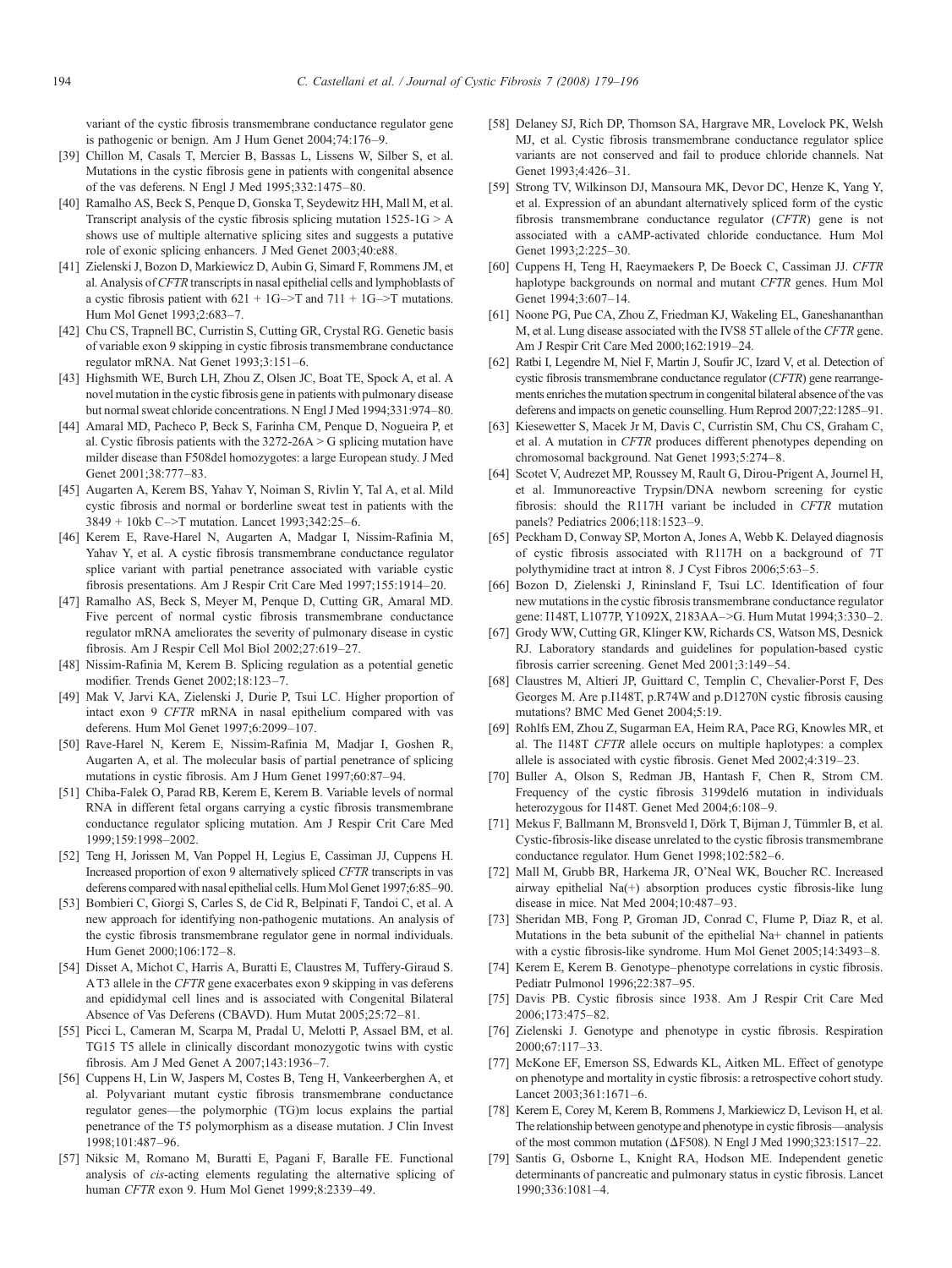- <span id="page-16-0"></span>[80] Johansen HK, Nir M, Hoiby N, Koch C, Schwartz M. Severity of cystic fibrosis in patients homozygous and heterozygous for delta F508 mutation. Lancet 1991;337:631–4.
- [81] Burke W, Aitken ML, Chen SH, Scott CR. Variable severity of pulmonary disease in adults with identical cystic fibrosis mutations. Chest 1992;102:506–9.
- [82] Lai HJ, Cheng Y, Cho H, Kosorok MR, Farrell PM. Association between initial disease presentation, lung disease outcomes, and survival in patients with cystic fibrosis. Am J Epidemiol 2004;159:537–46.
- [83] Tsui LC. The spectrum of cystic fibrosis mutations. Trends Genet 1992;8:392–8.
- [84] Welsh MJ, Smith AE. Molecular mechanisms of CFTR chloride channel dysfunction in cystic fibrosis. Cell 1993;73:1251–4.
- [85] Wilschanski M, Zielenski J, Markiewicz D, Tsui LC, Corey M, Levison H, et al. Correlation of sweat chloride concentration with classes of the cystic fibrosis transmembrane conductance regulator gene mutations. J Pediatr 1995;127:705–10.
- [86] McKone EF, Goss CH, Aitken ML. CFTR Genotype as a predictor of prognosis in cystic fibrosis. Chest 2006;130:1441–7.
- [87] Sinaasappel M, Stern M, Littlewood J, Wolfe S, Steinkamp G, Heijerman HG, et al. Nutrition in patients with cystic fibrosis: a European Consensus. J Cyst Fibros 2002;1:51–75.
- [88] Kristidis P, Bozon D, Corey M, Markiewicz D, Rommens J, Tsui LC, et al. Genetic determination of exocrine pancreatic function in cystic fibrosis. Am J Hum Genet 1992;50:1178–84.
- [89] Cipolli M, Castellani C, Wilcken B, Massie J, McKay K, Gruca M, et al. Pancreatic phenotype in infants with cystic fibrosis identified by mutation screening. Arch Dis Child 2007;92:842–6.
- [90] Durno C, Corey M, Zielenski J, Tullis E, Tsui LC, Durie P. Genotype and phenotype correlations in patients with cystic fibrosis and pancreatitis. Gastroenterology 2002;123:1857–64.
- [91] CF Genotype-phenotype Consortium. Correlation between genotype and phenotype in patients with cystic fibrosis. N Engl J Med 1993;329:1308–13.
- [92] Campbell III PW, Phillips III JA, Krishnamani MR, Maness KJ, Hazinski TA. Cystic fibrosis: relationship between clinical status and F508 deletion. J Pediatr 1991;118:239–41.
- [93] Lester LA, Kraut J, Lloyd-Still J, Karrison T, Mott C, Billstrand C, et al. Delta F508 genotype does not predict disease severity in an ethnically diverse cystic fibrosis population. Pediatr 1994;93:114–8.
- [94] Borgo G, Gasparini P, Bonizzato A, Cabrini G, Mastella G, Pignatti PF. The  $\Delta$ F508 mutation does not lead to an exceptionally severe phenotype: a cohort study. Eur J Pediatr 1993;152:1006–11.
- [95] Vanscoy LL, Blackman SM, Collaco JM, Bowers A, Lai T, Naughton K, et al. Heritability of lung disease severity in cystic fibrosis. Am J Respir Crit Care Med 2007;175:1036–43.
- [96] Mekus F, Ballmann M, Bronsveld I, Bijman J, Veeze H, Tummler B. Categories of deltaF508 homozygous cystic fibrosis twin and sibling pairs with distinct phenotypic characteristics. Twin Res 2000;3:277–93.
- [97] Corey M, Edwards L, Levison H, Knowles M. Longitudinal analysis of pulmonary function decline in patients with CF. J Pediatr 1997;131:809–14.
- [98] Koch C, Cuppens H, Rainisio M, Madessani U, Harms H, Hodson M, et al. European Epidemiologic Registry of Cystic Fibrosis (ERCF): comparison of major disease manifestations between patients with different classes of mutations. Pediatr Pulmonol 2001;31:1–12.
- [99] Wilschanski M, Rivlin J, Cohen S, Augarten A, Blau H, Aviram M, et al. Clinical and genetic risk factors for CF-related liver disease. Pediatr 1999;103:52–7.
- [100] Blackman SM, Deering-Brose R, McWilliams R, Naughton K, Coleman B, Lai T, et al. Relative contribution of genetic and nongenetic modifiers to intestinal obstruction in cystic fibrosis. Gastroenterology 2006;131:1030–9.
- [101] Stonebraker JR, Friedman KJ, Ling SC, Cipolli M, Debray D, Fernandez A, et al. Genetic modifiers of severe liver disease in cystic fibrosis: a replication study. Pediatr Pulmonol 2007;suppl 30:381.
- [102] Rosenecker J, Eichler I, Kuhn L, Harms H, von der Hardt H. Genetic determination of diabetes in patients with CF. J Pediatr 1995;127:441–3.
- [103] Kaplan E, Shwachman H, Perlmutter AD, Rule A, Khaw KT, Holsclaw DS. Reproductive failure in males with CF. N Engl J Med 1968;279:65–9.
- [104] Taussig LM, Lobeck CC, di Sant Agnese PA, Ackerman DR, Kattwinkel J. Fertility in males with CF. N Engl J Med 1972;287:586–9.
- [105] Wilschanski M, Tullis E, Bain J, Tullis E, Bain J, Asch M, et al. The diversity of reproductive tract abnormalities in males with cystic fibrosis. JAMA 1996;276:607–8.
- [106] Dumur V, Gervais R, Rigot JM, Lafitte JJ, Manouvrier S, Biserte J, et al. Abnormal distribution of CF delta F508 allele in azoospermic men with congenital aplasia of epididymis and vas deferens. Lancet 1990;336:512.
- [107] Anguiano A, Oates RD, Amos JA, Dean M, Gerrard B, Stewart C, et al. Congenital bilateral absence of the vas deferens. A primarily genital form of cystic fibrosis. JAMA 1992;267:1794–7.
- [108] Bombieri C, Benetazzo M, Saccomani A, Belpinati F, Gilè LS, Luisetti M, et al. Complete mutational screening of the CFTR gene in 120 patients with pulmonary disease. Hum Genet 1998;103:718–22.
- [109] Girodon E, Sternberg D, Chazouilleres O, Cazeneuve C, Huot D, Calmus Y, et al. Cystic fibrosis transmembrane conductance regulator (CFTR) gene defects in patients with primary sclerosing cholangitis. J Hepatol 2002;37:192–7.
- [110] Miller PW, Hamosh A, Macek Jr M, Greenberger PA, MacLean J, Walden SM, et al. Cystic fibrosis transmembrane conductance regulator (CFTR) gene mutations in allergic bronchopulmonary aspergillosis. Am J Hum Genet 1996;59:45-51.
- [111] Raman V, Clary R, Siegrist KL, Zehnbauer B, Chatila TA. Increased prevalence of mutations in the cystic fibrosis transmembrane conductance regulator in children with chronic rhinosinusitis. Pediatrics 2002;109:E13.
- [112] Wang X, Moylan B, Leopold DA, Kim J, Rubenstein RC, Togias A, et al. Mutation in the gene responsible for cystic fibrosis and predisposition to chronic rhinosinusitis in the general population. JAMA 2000;284:1814–9.
- [113] Sharer N, Schwartz M, Malone G, Howarth A, Painter J, Super M, et al. Mutations in the CF gene in patients with chronic pancreatitis. N Engl J Med 1998;339:645–52.
- [114] Cohn JA, Friedman KJ, Noone PG, Knowles MR, Silverman LM, Jowell PS. Relation between mutations of the cystic fibrosis gene and idiopathic pancreatitis. N Engl J Med 1998;339:653–68.
- [115] Mercier B, Verlingue C, Lissens W, Silber SJ, Novelli G, Bonduelle M, et al. Is congenital bilateral absence of vas deferens a primary form of cystic fibrosis? Analyses of the CFTR gene in 67 patients. Am J Hum Genet 1995;56:272–7.
- [116] Costes B, Girodon E, Ghanem N, Flori E, Jardin A, Soufir JC, et al. Frequent occurrence of the CFTR intron (TG)n 5T allele in men with congenital bilateral absence of the vas deferens. Eur J Hum Genet 1995;3:285–93.
- [117] Jarvi K, Zielenski J, Wilschanski M, Durie P, Buckspan M, Tullis E, et al. Cystic fibrosis transmembrane conductance regulator and obstructive azoospermia. Lancet 1995;345:1578.
- [118] de Braekeleer M, Férec C. Mutations in the cystic fibrosis gene in men with congenital bilateral absence of the vas deferens. Mol Hum Reprod 1996;2:669–77.
- [119] Wilschanski M, Dupuis A, Ellis L, Jarvi K, Zielenski J, Tullis E, et al. Mutations in the cystic fibrosis transmembrane regulator gene and in vivo transepithelial potentials. Am J Respir Crit Care Med 2006;174:787–94.
- [120] Bishop MD, Freedman SD, Zielenski J, Ahmed N, Dupuis A, Martin S, et al. The cystic fibrosis transmembrane conductance regulator gene and ion channel function in patients with idiopathic pancreatitis. Hum Genet 2005;118:372–81.
- [121] Cohn JA, Noone PG, Jowell PS. Idiopathic pancreatitis related to CFTR: complex inheritance and identification of a modifier gene. J Investig Med 2002;50:247S–55S Review.
- [122] Castellani C, Lira MG, Frulloni L, Delmarco A, Marzari M, Bonizzato A, et al. Analysis of the entire coding region of the cystic fibrosis transmembrane regulator gene in idiopathic pancreatitis. Hum Mutat 2001;18:166.
- [123] Ockenga J, Struhrmann M, Ballmann M, Teich N, Keim V, Dork T, et al. Mutations of the CF gene but not cationic trypsinogen gene are associated with recurrent or chronic idiopathic pancreatitis. Am J Gastroenterol 2000;95:2061–7.
- [124] Casals T, Bassas L, Egozcue S, Ramos MD, Giménez J, Segura A, et al. Heterogeneity for mutations in the CFTR gene and clinical correlations in patients with congenital absence of the vas deferens. Hum Reprod 2000;15:1476–83.